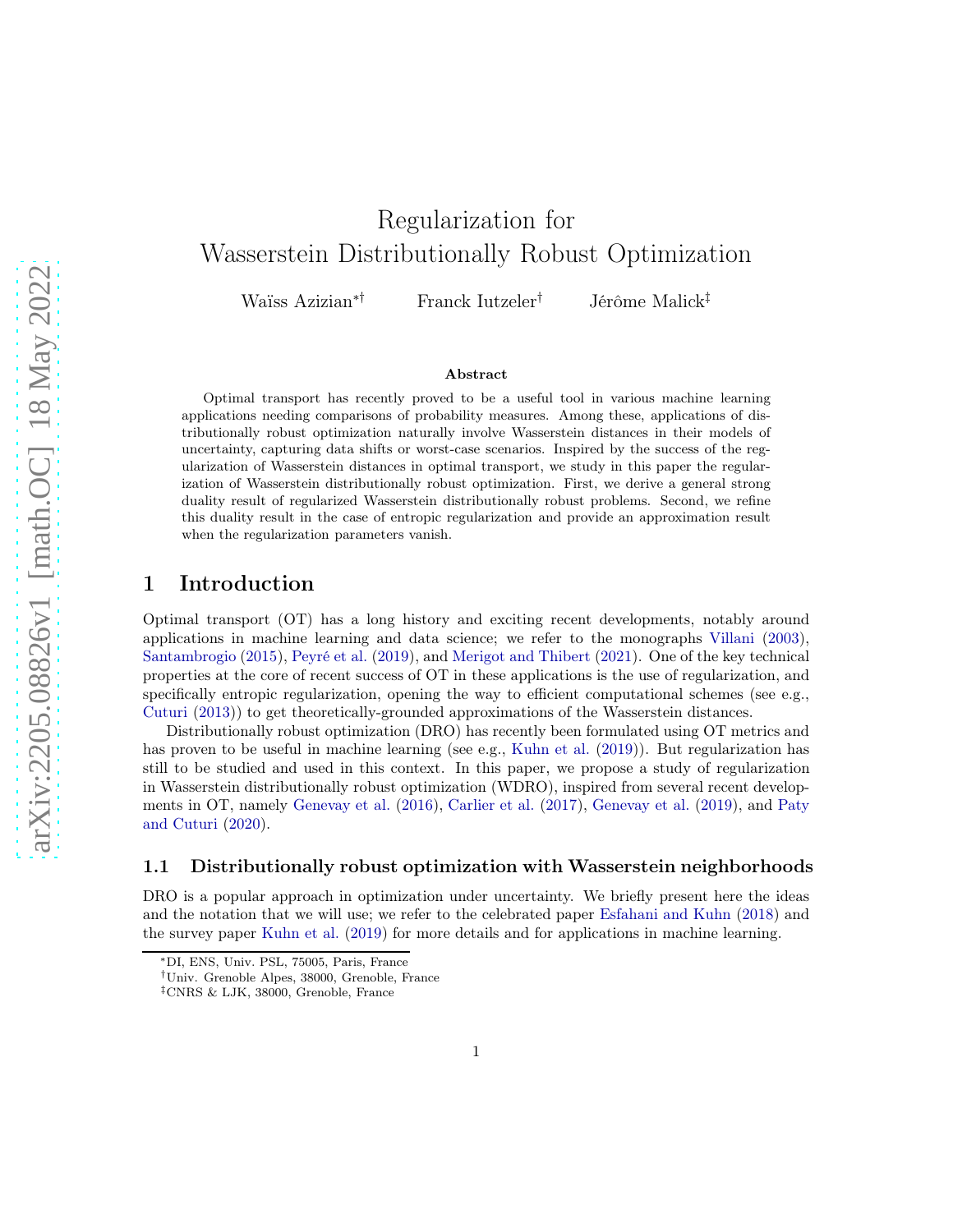Standard approaches in stochastic optimization consider minimizing the expectation of a random loss with respect to some input distribution or available data points: For an objective  $f_{\theta} : \Xi \to \mathbb{R}$ defined on a sample space  $\Xi$  and depending on parameters  $\theta \in \Theta$ , this consists in considering

$$
\min_{\theta \in \Theta} \ \mathbb{E}_{\xi \sim P}[f_{\theta}(\xi)].
$$

Here P is a fixed probability distribution on  $\Xi$ ; in practice, it is typically an empirical distribution  $P = \frac{1}{n} \sum_{i=1}^{n} \delta_{\xi_i}$  stemming from data samples  $(\xi_i)_{i=1}^n$ .

A DRO counterpart of this problem is to minimize the expectation of the loss with respect to a set of probability distributions close to P. More precisely, we choose a neighborhood  $\mathcal{U}(P)$ of P (called the ambiguity set or the distributional uncertainty region) in the set of probabilities measures on  $\Xi$ , denoted by  $\mathcal{P}(\Xi)$  and consider the worst possible expectation of the objective in this neighborhood. The resulting problem is thus of the form

<span id="page-1-0"></span>
$$
\min_{\theta \in \Theta} F(\theta) \qquad \text{where} \quad F(\theta) := \sup_{\mathbf{Q} \in \mathcal{U}(\mathbf{P})} \mathbb{E}_{\xi \sim \mathbf{Q}}[f_{\theta}(\xi)]. \tag{1}
$$

A natural way to define the ambiguity set  $\mathcal{U}(P)$  is to consider a ball centered at P with radius  $\rho > 0$ controlling the required level of robustness. When using the Wassertein distance to define the ball, this gives so-called Wasserstein DRO problems (WDRO).

For a cost function  $c : \Xi \times \Xi \to \mathbb{R}_+$ , the Wasserstein distance between two probability distributions  $P, Q \in \mathcal{P}(\Xi)$  is defined as

$$
W_c(\mathbf{P}, \mathbf{Q}) = \inf \{ \mathbb{E}_{(\xi, \zeta) \sim \pi} c(\xi, \zeta) : \pi \in \mathcal{P}(\Xi \times \Xi), \pi_1 = \mathbf{P}, \pi_2 = \mathbf{Q} \},
$$

where  $\pi_1$  and  $\pi_2$  denote the first and second marginals of the coupling probability, or transport plan,  $\pi$  defined on  $\Xi \times \Xi$ . A WDRO problem thus has the form [\(1\)](#page-1-0) with the ambiguity set

<span id="page-1-1"></span>
$$
\mathcal{U}(\mathcal{P}) = \{ \mathcal{Q} \in \mathcal{P}(\Xi) : W_c(P, Q) \le \rho \} . \tag{2}
$$

When the the objective  $f_{\theta}$  exhibits a simple structure, this problem reformulates as a tractable convex optimization problem; see e.g., [Kuhn et al.](#page-16-4) [\(2019](#page-16-4)). This is exploited in several applications, for instance: logistic regression (see e.g., [Yu et al.](#page-17-1) [\(2021](#page-17-1))), support vector machines (see e.g., [Shafieezadeh-Abadeh et al.](#page-16-9) [\(2019\)](#page-16-9)), or  $\ell^1$ -regression (see e.g., [\(Chen and Paschalidis,](#page-15-1) [2020](#page-15-1))). Another argument supporting a WDRO approach for machine learning applications is that it provides generalization guarantees, see e.g., [Esfahani and Kuhn](#page-16-8) [\(2018\)](#page-16-8); [An and Gao](#page-15-2) [\(2021](#page-15-2)).

#### 1.2 Contributions, related works, and outline

In this paper we study regularization in the context of Wasserstein distributionally robust optimization. First, we propose a unified framework for double regularization of the WDRO objective function (both in the objective and in the constraint). We then provide a strong duality result with general convex regularization functions. This result can be seen as the analogue for WDRO of the general result of [Paty and Cuturi](#page-16-7) [\(2020](#page-16-7)) for OT. Second, we refine our analysis in the case of the entropic regularization and obtain an explicit expression for the dual problem. Furthermore, we provide approximation guarantees when the regularization parameters are driven to 0, adapting the reasoning from [Carlier et al.](#page-15-0) [\(2017\)](#page-15-0). These results can be seen as analogues for WDRO of results of [Genevay et al.](#page-16-6) [\(2019](#page-16-6)) for the entropic-regularized OT. Note however, that the reasoning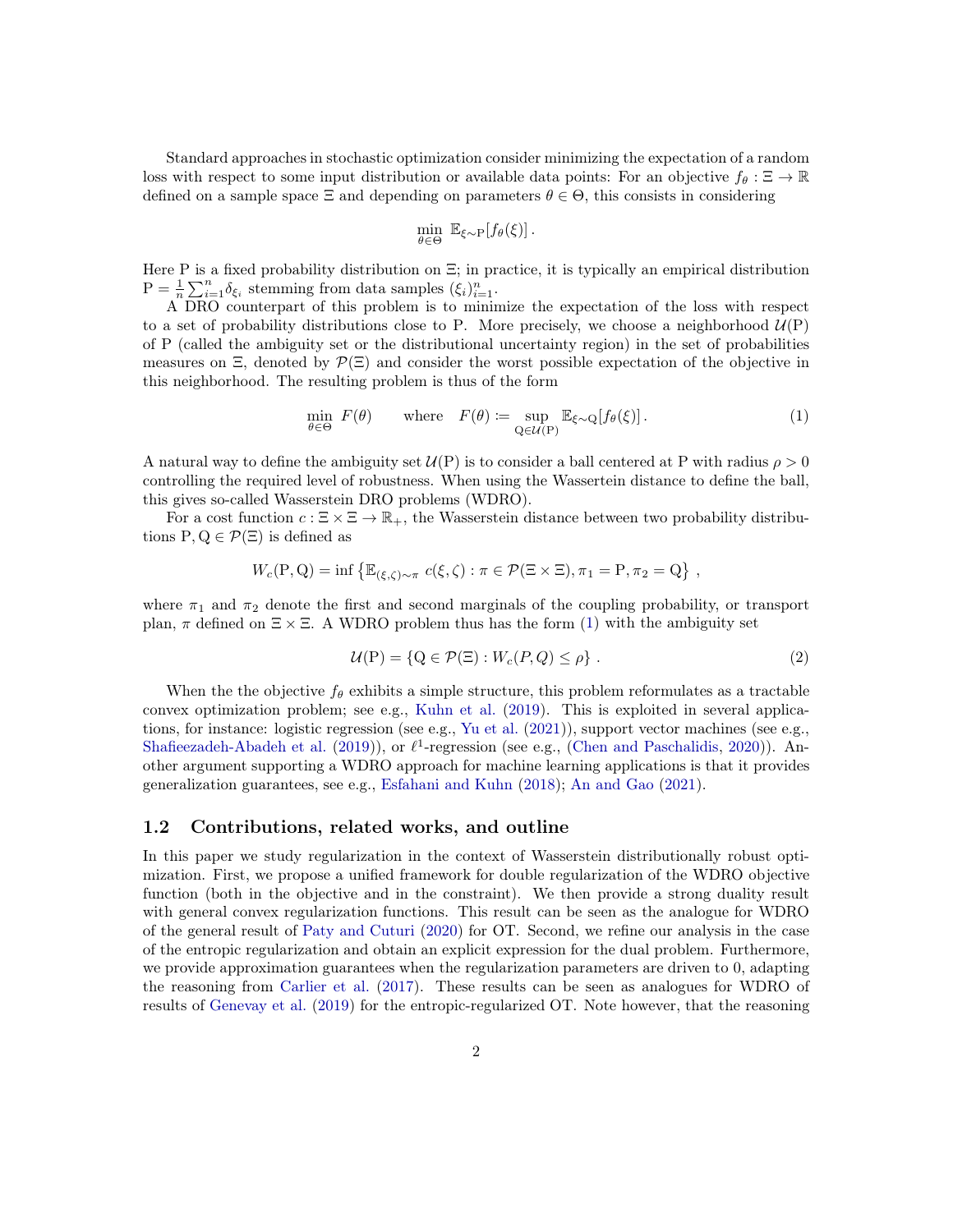and results used OT do not directly apply in the context of WDRO. Indeed, in OT, the entropic regularization depends on (the product of) the two marginal distributions whereas, in WDRO, the second marginal is not fixed but rather an optimization variable, which makes the analysis different and more involved. This distinction is further discussed in the beginning of [Section 3.](#page-6-0)

Up to our knowledge, regularization in the context of WDRO has not been investigated on its own, as we do in this paper.<sup>[1](#page-2-0)</sup> Nevertheless, let us mention the two recent papers related to our developments: [Blanchet and Kang](#page-15-3) [\(2020\)](#page-15-3) and [Wang et al.](#page-17-2) [\(2021](#page-17-2)). In [Blanchet and Kang](#page-15-3) [\(2020\)](#page-15-3), an entropic smoothing of a specific WDRO dual function is introduced and used for computational purposes. Such dual smoothing implicitly corresponds to a regularization of the associated primal problem, but this link is not formally made. In contrast, the preprint [Wang et al.](#page-17-2) [\(2021\)](#page-17-2) (which appeared while we were preparing this manuscript) shares similar spirit as our work. The entropic regularization of WDRO is proposed and analyzed, with a special focus on computational aspects. This is complementary to our work which provides a theoretical study of general regularizations as well as approximation guarantees for the entropic regularization. We will come back more precisely on the connections between our results and those of [Blanchet and Kang](#page-15-3) [\(2020\)](#page-15-3) and [Wang et al.](#page-17-2) [\(2021\)](#page-17-2) in [Remark 1.](#page-7-0)

The outline of this paper is the following. The introduction ends below with the definition of the framework of this paper. In [Section 2,](#page-3-0) we provide a duality result for a general double regularization, together with an illustration in the case when the transport cost is used a regularization function. In [Section 3,](#page-6-0) we focus our analysis to the entropic regularization to get refined expressions and an explicit control of the quality of the approximation of the underlying WDRO problem.

## 1.3 Set-up, notation, and assumptions

The framework of this paper is the following. With  $\Xi$  a subset of  $\mathbb{R}^d$ , P a reference probability distribution over  $\Xi$ , and  $f: \Xi \to \mathbb{R}$  the underlying objective function (we drop the dependence in  $\theta$  to simplify the notation), we consider the sup problem in the objective function of [\(1\)](#page-1-0) with the Wasserstein ball of radius  $\rho$  as an ambiguity set [\(2\)](#page-1-1). Our objective thus writes:

$$
\sup\{\mathbb{E}_{\xi\sim Q}f(\xi):Q\in\mathcal{P}(\Xi), W_c(P,Q)\leq\rho\}.
$$

We reformulate the above problem, in a concise way, using only couplings as

<span id="page-2-1"></span>
$$
\sup_{\pi \in \mathcal{P}_P(\Xi \times \Xi) : \ \mathbb{E}_{\pi \circ \leq \rho}} \mathbb{E}_{\pi_2} f \tag{WDRO}
$$

where  $\mathcal{P}_P(\Xi \times \Xi)$  is the set of probability distributions on  $\Xi \times \Xi$  having P as a first marginal

$$
\mathcal{P}_{P}(\Xi \times \Xi) \coloneqq \{ \pi \in \mathcal{P}(\Xi \times \Xi) : \pi_1 = P \}.
$$

When the space  $\Xi$  is compact, we have that the topological dual of  $\mathcal{C}(\Xi \times \Xi)$ , the set of continuous functions on  $\Xi \times \Xi$ , is exactly  $\mathcal{M}(\Xi \times \Xi)$ , the set of finite signed measures over  $\Xi \times \Xi$  by the Riesz representation [\(Rudin,](#page-16-10) [1987,](#page-16-10) Th. 2.14). We denote by  $\langle \cdot, \cdot \rangle$  the duality pairing between  $\mathcal{C}(\Xi \times \Xi)$ and  $\mathcal{M}(\Xi \times \Xi)$ :

$$
\begin{cases} \mathcal{M}(\Xi \times \Xi) \times \mathcal{C}(\Xi \times \Xi) & \longrightarrow \mathbb{R} \\ (\pi, \varphi) & \longmapsto \langle \pi, \varphi \rangle \coloneqq \int \varphi \, \mathrm{d} \pi \, . \end{cases}
$$

<span id="page-2-0"></span><sup>&</sup>lt;sup>1</sup>Let us mention that studying "regularization for WDRO" as we propose here should not be confused with studying "the regularizing effect of WDRO on learning problems", which is a separate field of study (see e.g., [Blanchet et al.](#page-15-4) [\(2019\)](#page-15-4); [Shafieezadeh-Abadeh et al.](#page-16-9) [\(2019](#page-16-9)))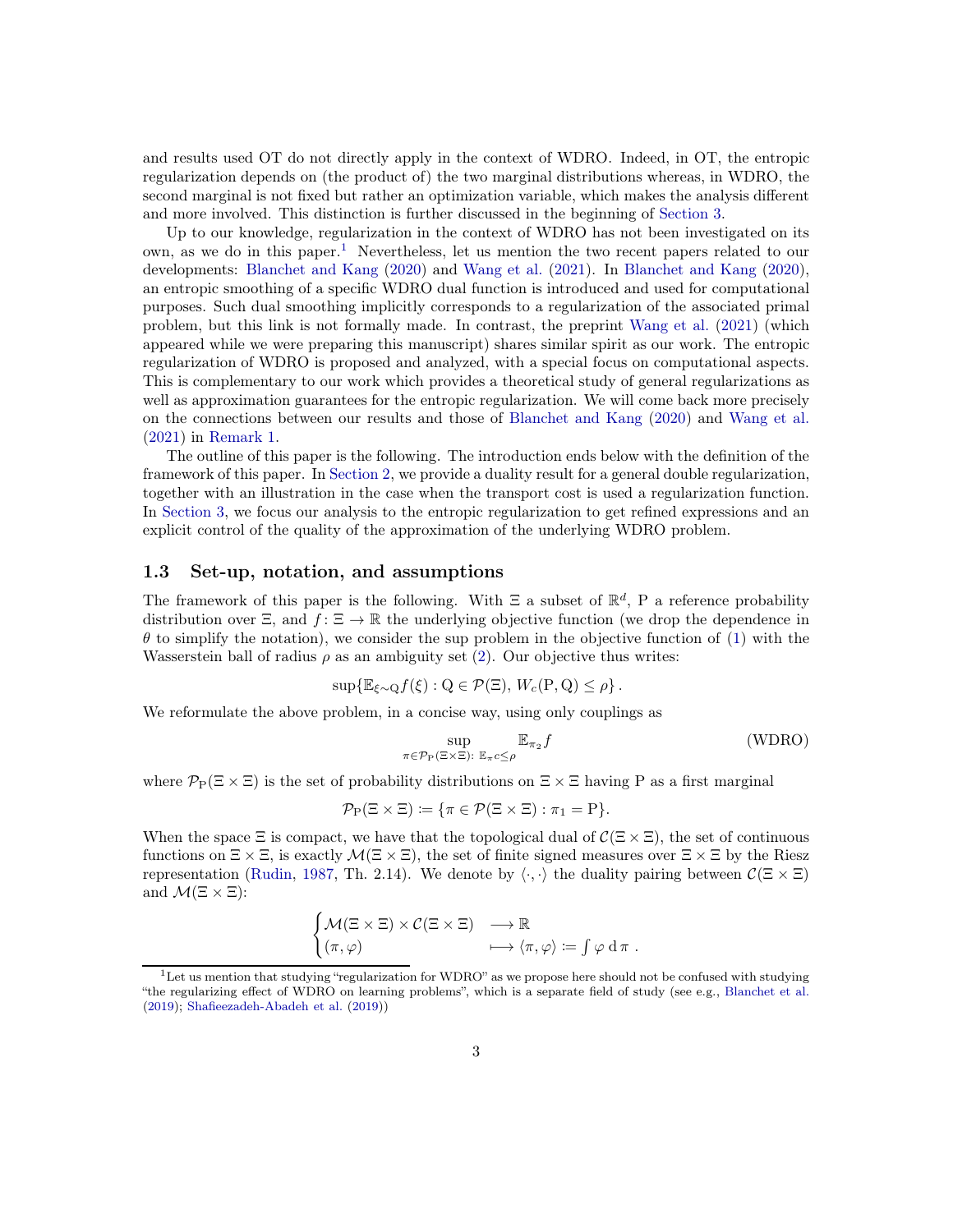When establishing general duality results, we will also make a constant use of the convex conjugate of a function  $F: \mathcal{C}(\Xi \times \Xi) \to \mathbb{R} \cup \{+\infty\}$  defined as

$$
F^* \colon \begin{cases} \mathcal{M}(\Xi \times \Xi) & \longrightarrow \mathbb{R} \cup \{+\infty\} \\ \pi & \longmapsto \sup_{\varphi \in \mathcal{C}(\Xi)} \langle \pi, \varphi \rangle - F(\varphi), \end{cases}
$$

as well as the preconjugate of a function  $G: \mathcal{M}(\Xi \times \Xi) \to \mathbb{R} \cup \{+\infty\}$  defined as

$$
G_*\colon \begin{cases} \mathcal{C}(\Xi\times\Xi) &\longrightarrow \mathbb{R}\cup\{+\infty\} \\ \varphi &\longmapsto \sup_{\pi\in\mathcal{M}(\Xi)}\ \langle \pi,\varphi\rangle-G(\pi)\,. \end{cases}
$$

In presence of convexity, these two operations are dual one another; see e.g., [Clason and Valkonen](#page-15-5) [\(2020,](#page-15-5) Rem. 5.2). More precisely, we have that  $(F^*)_* = F$  when F is lower semi-continuous (l.s.c.), convex, and proper, and  $(G_*)^* = G$  when G is weakly- $\star$  l.s.c., convex, and proper. Furthermore, the f[ollowing duality result will be instrumental in our developments; it is a reformulation \(](#page-15-6)Bot et al., [2009](#page-15-6), Th. 3.2.6), adapted to our purposes.

<span id="page-3-2"></span>**Lemma 1.1** (General Fenchel duality). Consider a compact subset  $X \subset \mathbb{R}^d$ , a function  $h \in \mathcal{C}(\mathcal{X})$ , and two functions  $F, G: \mathcal{M}(\mathcal{X}) \to \mathbb{R} \cup \{+\infty\}$  convex weakly- $\star$  l.s.c. proper. If there exists  $\varphi \in$ dom  $F_* \cap (h - \text{dom } G_*)$  such that  $F_*$  is continuous at  $\varphi$ , then

$$
\sup_{\pi \in \mathcal{M}(\mathcal{X})} \langle \pi, h \rangle - F(\pi) - G(\pi) = \inf_{\varphi, \psi \in \mathcal{C}(\mathcal{X}): \varphi + \psi = h} F_*(\varphi) + G_*(\psi).
$$

Proof. First, the right-hand side (RHS) can be rewritten as

$$
\inf_{\varphi,\psi\in\mathcal{C}(\mathcal{X}):\varphi+\psi=h}F_*(\varphi)+G_*(\psi)=\inf_{\varphi\in\mathcal{C}(\mathcal{X})}F_*(\varphi)+G_*(h-\varphi).
$$

Then, since F is convex weakly- $\star$  l.s.c., we get that  $F = (F_*)^*$  and that  $F_*$  is proper, convex, and l.s.c.; see [\(Clason and Valkonen](#page-15-5), [2020](#page-15-5), Rem. 5.2). The same holds for G.

We can thus apply the duality result from [\(Bot et al.,](#page-15-6) [2009,](#page-15-6) Th. 3.2.6) with  $F_*$  and  $G_*(h - \cdot)$  as primal functions that are proper convex functions, and  $\mathcal{C}(\mathcal{X})$  as primal space. Indeed, the regularity assumption of the lemma exactly gives the regularity condition  $(RC_1<sup>id</sup>)$  of this result. Hence,

$$
\inf_{\varphi \in \mathcal{C}(\mathcal{X})} F_*(\varphi) + G_*(h - \varphi) = \sup_{\pi \in \mathcal{M}(\mathcal{X})} -(F_*)^*(-\pi) - (G_*(h - \cdot))^*(\pi)
$$

$$
= \sup_{\pi \in \mathcal{M}(\mathcal{X})} -F(-\pi) - G(-\pi) - \langle \pi, h \rangle.
$$

Carrying out the change of variable  $\pi \leftarrow -\pi$  then concludes the proof.

# <span id="page-3-0"></span>2 Regularization of the WDRO objective function

In this section, we study [\(WDRO\)](#page-2-1) objectives with additional regularization functions both in the constraints  $\mathbb{E}_{\pi}c \leq \rho$  and in the objective  $\mathbb{E}_{\pi_2}f$ . For two arbitrary convex functions  $R, S : \mathcal{M}(\Xi) \times$  $\Xi$ )  $\to \mathbb{R} \cup \{+\infty\}$ , the regularized objective we consider is

<span id="page-3-1"></span>
$$
\sup_{\pi \in \mathcal{P}_P(\Xi \times \Xi) : E_{\pi c} + S(\pi) \le \rho} \mathbb{E}_{\pi_2} f - R(\pi).
$$
 (R-WDRO)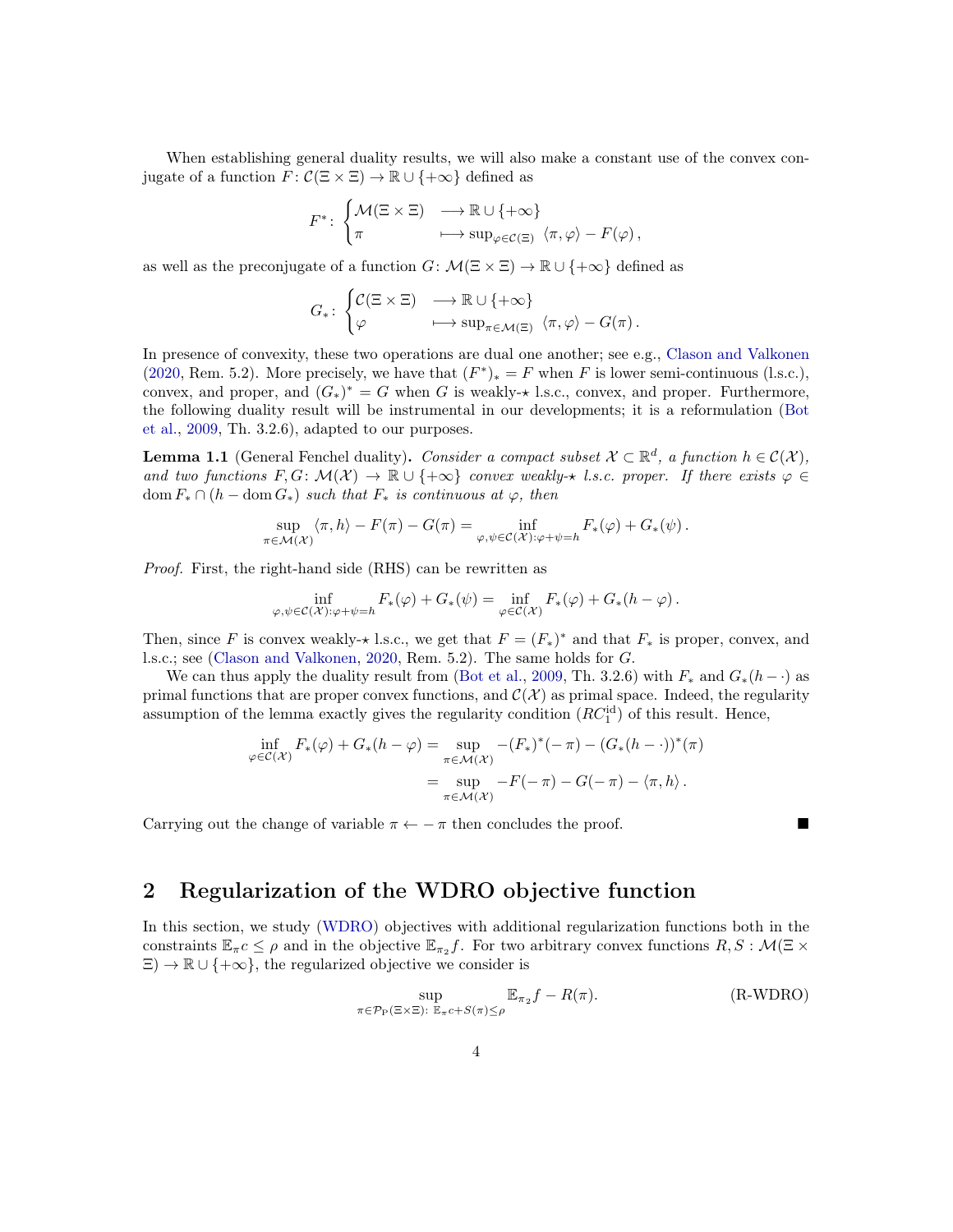<span id="page-4-1"></span>We give in [Theorem 2.1](#page-4-0) the expression of the dual of this problem, under the following assumptions.

Assumption 1.  $d$  is convex and compact;

- (ii)  $f: \Xi \to \mathbb{R}$  and  $c: \Xi \times \Xi \to \mathbb{R}_+$  are both continuous;
- (iii) For all  $\xi$  in  $\Xi$ ,  $c(\xi, \xi) = 0$ .

The dual expression for  $(R-WDRO)$  with general R and S is the analogue for WDRO of the main result of [Paty and Cuturi](#page-16-7) [\(2020\)](#page-16-7) which gives the dual of the OT problem regularized by a general convex function.

The formulation of the dual of the regularized problem can also be seen as a generalization of the existing one for the non-regularized case  $(R = S = 0)$ , see e.g., [Blanchet and Murthy](#page-15-7) [\(2019\)](#page-15-7); [Gao and Kleywegt](#page-16-11) [\(2016](#page-16-11)). Note however that the duality results in these two papers rely on weaker assumptions; in particular,  $\Xi$  is not assumed to be compact and f, c are only upper- and lowersemicontinuous respectively. In the following result, these assumptions are needed to handle general regularizations.

<span id="page-4-0"></span>**Theorem 2.1** (Strong duality for doubly-regularized WDRO). Let [Assumption 1](#page-4-1) hold and take two convex, proper, and weakly- $\star$  l.s.c. functions  $R, S : \mathcal{M}(\Xi \times \Xi) \to \mathbb{R} \cup \{+\infty\}$ , such that  $R + S$  is also proper. If the primal problem [\(R-WDRO\)](#page-3-1) is strictly feasible (i.e., if there exists  $\pi \in \mathcal{P}_P(\Xi \times$  $\Xi$ )  $\cap$  dom R such that  $\mathbb{E}_{\pi} c + S(\pi) < \rho$ ), then we have

<span id="page-4-3"></span>
$$
\text{val}(\text{R-WDRO}) = \inf_{\lambda \ge 0} \inf_{\varphi \in \mathcal{C}(\Xi \times \Xi)} \lambda \rho + \mathbb{E}_{\xi \sim \text{P}} \left[ \sup_{\zeta \in \Xi} f(\zeta) - \lambda c(\xi, \zeta) - \varphi(\xi, \zeta) \right] + (R + \lambda S)_*(\varphi), \quad (3)
$$

and there exists a primal optimal solution  $\pi^* \in \mathcal{P}_P(\Xi \times \Xi)$  and an optimal dual parameter  $\lambda^* \geq 0$ .

We prove this theorem by carefully combining two standard duality results (the Lagrangian duality theorem in Banach spaces [Peypouquet](#page-16-12) [\(2015](#page-16-12)) and the Fenchel duality theorem recalled in [Lemma 1.1\)](#page-3-2) [with a powerful theorem for exchanging minimization/integration of](#page-16-13) Rockafellar and Wets [\(1998\)](#page-16-13).

Proof. The first step of the proof consists in applying the Lagrangian duality theorem of [Peypouquet](#page-16-12) [\(2015,](#page-16-12) Thm. 3.68). Let us carefully check its assumptions. First note that Slater's condition holds by assumption, so we only need to check that the primal problem has at least a solution. This is the case by the following arguments: (i) the problem is feasible by assumption; (ii)  $\mathcal{P}(\Xi \times \Xi)$ is weakly- $\star$  sequentially compact (see e.g., [Brezis](#page-15-8) [\(2010](#page-15-8), Cor. 3.30)); (iii) the constraint set { $\pi \in$  $\mathcal{P}_P(\Xi\times\Xi): \mathbb{E}_{\pi}c + S(\pi) \leq \rho$  is weakly- $\star$  closed (since S is weakly- $\star$  l.s.c. and the constraint  $\pi_1 = P$ is weakly- $\star$  closed); and (iv) the objective  $\pi \mapsto \mathbb{E}_{(\xi,\zeta)\sim\pi}[f(\zeta)-\lambda c(\xi,\zeta)] - R(\pi)$  is weakly- $\star$  upper semi-continuous (u.s.c.) by assumption. As a result, we have Lagrangian duality and existence of a dual solution

<span id="page-4-2"></span>
$$
\text{val}(\text{R-WDRO}) = \inf_{\lambda \ge 0} \sup_{\pi \in \mathcal{P}(\Xi \times \Xi): \pi_1 = \text{P}} \mathbb{E}_{(\xi, \zeta) \sim \pi} [f(\zeta) - \lambda c(\xi, \zeta)] - (R + \lambda S)(\pi) + \lambda \rho \tag{4}
$$

The next step is to write the inner sup as an inf. For concision, let us introduce  $T_{\lambda} := R + \lambda S$ and  $F_{\lambda}(\xi, \zeta) := f(\zeta) - \lambda c(\xi, \zeta)$ . The sup over  $\pi$ , for a fixed  $\lambda \geq 0$ , thus writes

$$
\sup_{\pi \in \mathcal{P}(\Xi \times \Xi): \pi_1 = \mathcal{P}} \mathbb{E}_{(\xi, \zeta) \sim \pi} [f(\zeta) - \lambda c(\xi, \zeta)] - T_{\lambda}(\pi) = \sup_{\pi \in \mathcal{M}(\Xi \times \Xi)} \langle \pi, F_{\lambda} \rangle - \iota_{\mathcal{P}_{\mathcal{P}}(\Xi \times \Xi)}(\pi) - T_{\lambda}(\pi)
$$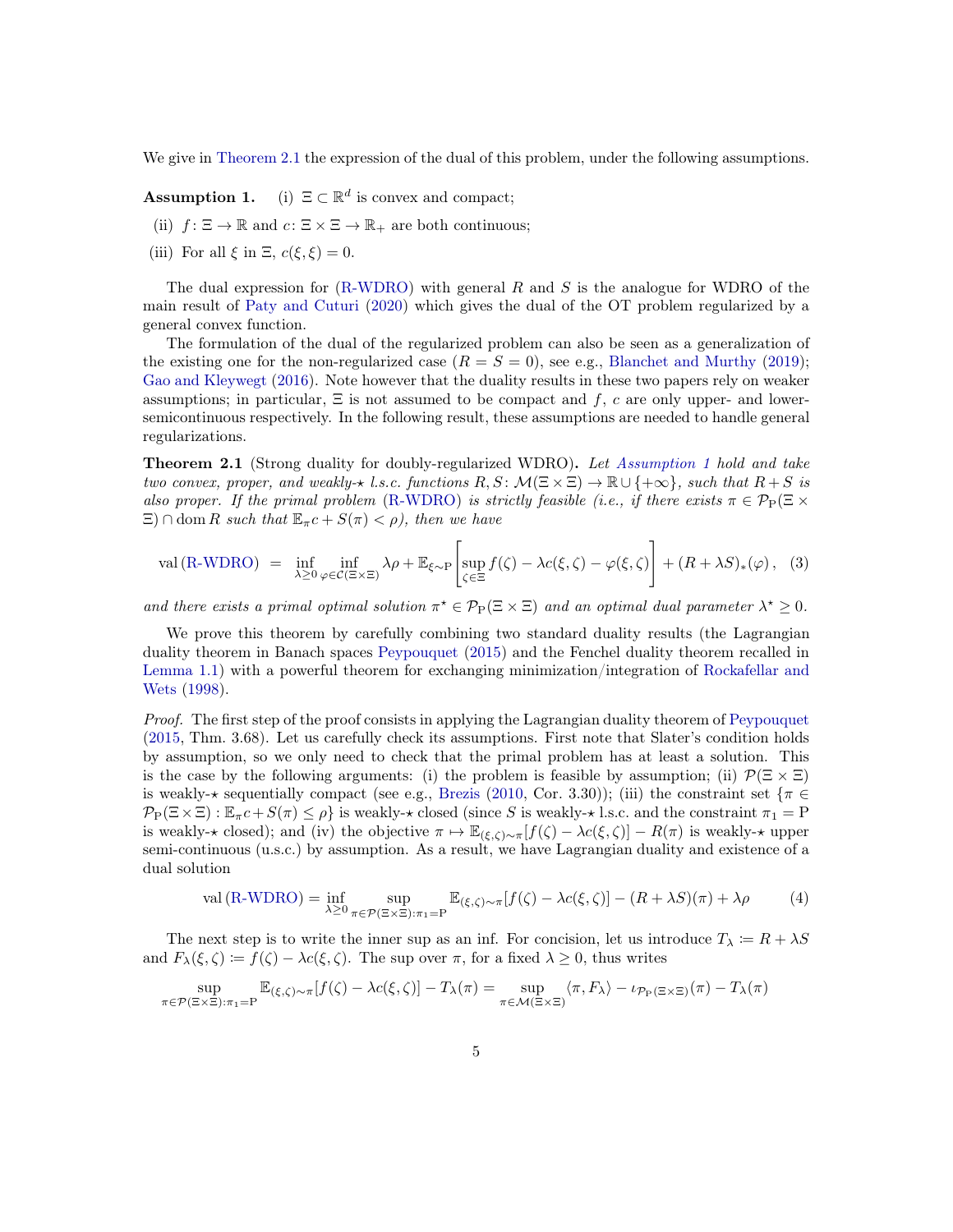where  $\iota_{\mathcal{P}_P(\Xi\times\Xi)}$  is the indicator function in the sense of convex analysis, i.e., for  $\pi \in \mathcal{M}(\Xi\times\Xi)$ ,  $\iota_{\mathcal{P}_{\mathcal{P}}(\Xi\times\Xi)}(\pi)=0$  if  $\pi\in\mathcal{P}(\Xi\times\Xi)$  and  $\pi_1=\mathrm{P}$ , and  $+\infty$  otherwise.

Now, we want to apply the duality result of [Lemma 1.1](#page-3-2) with  $F \leftarrow \iota_{\mathcal{P}_P(\Xi \times \Xi)}$ ,  $G \leftarrow T_\lambda$ , and  $h \leftarrow F_{\lambda}$ . To do so, we need to derive the (pre)conjugates of  $\iota_{\mathcal{P}_{\mathcal{P}}(\Xi \times \Xi)}$  and  $T_{\lambda}$ .

By the disintegration theorem, any coupling  $\pi(d\xi, d\zeta)$  can be written as  $P(d\xi) Q(d\zeta|\xi)$  with Q conditional probability on Ξ. Therefore,

$$
(\iota_{\mathcal{P}_{P}(\Xi\times\Xi)})_{*}(\varphi)=\sup\left\{\mathbb{E}_{(\xi,\zeta)\sim\pi}\varphi(\xi,\zeta):\pi\in\mathcal{P}(\Xi\times\Xi),\,\pi_{1}=P\right\}\\=\sup\left\{\mathbb{E}_{\xi\sim P}\mathbb{E}_{\zeta\sim Q(\cdot|\xi)}\varphi(\xi,\zeta):Q(\cdot|\cdot)\text{ conditional probability on }\Xi\right\}\\ \leq\mathbb{E}_{\xi\sim P}\left[\sup_{\zeta\in\Xi}\varphi(\xi,\zeta)\right].
$$

We now proceed to the reverse inequality, noting that a measurable map  $\zeta : \Xi \to \Xi$  induces a conditional probability  $Q(\cdot|\xi) = \delta_{\zeta(\xi)}$ . Hence,

$$
(\iota_{\mathcal{P}_{\mathrm{P}}(\Xi\times\Xi)})_*(\varphi)=\sup\left\{\mathbb{E}_{\xi\sim\mathrm{P}}\mathbb{E}_{\zeta\sim\mathrm{Q}(\cdot|\xi)}\varphi(\xi,\zeta): \mathrm{Q}(\cdot|\cdot) \text{ conditional probability on }\Xi\right\}\\ \geq \sup\left\{\mathbb{E}_{\xi\sim\mathrm{P}}\varphi(\xi,\zeta(\xi)):\zeta:\Xi\to\Xi \text{ measurable}\right\}
$$

where the final sup is finite since  $\Xi$  is assumed to be compact, and  $\varphi$  to be continuous. Now, let us define N as the  $\Xi \times \mathbb{R}^d \longrightarrow \mathbb{R} \cup \{+\infty\}$  mapping defined as  $N(\xi, \zeta) = -\varphi(\xi, \zeta)$  if  $\zeta \in \Xi$  and  $+\infty$ otherwise. Since  $\varphi$  is continuous and  $\Xi$  is closed, N is jointly l.s.c., and, as a consequence, it is a nor[mal integrand by \(Rockafellar and Wets,](#page-16-13) [1998](#page-16-13), Ex. 14.31). So we can apply (Rockafellar and Wets, [1998,](#page-16-13) Thm. 14.60) to get that

$$
\inf \left\{ \mathbb{E}_{\xi \sim P} - \varphi(\xi, \zeta(\xi)) : \zeta \colon \Xi \to \Xi \text{ measurable} \right\} = \mathbb{E}_{\xi \sim P} \left[ \inf_{\zeta \in \Xi} - \varphi(\xi, \zeta) \right].
$$

Inverting the signs, we have showed both upper and lower-inequalities, which means that

$$
(\iota_{\mathcal{P}_{P}(\Xi\times \Xi)})_{*}(\varphi) = \mathbb{E}_{\xi \sim P}\left[\sup_{\zeta \in \Xi} \varphi(\xi, \zeta)\right] \quad \text{for any } \varphi \in \mathcal{C}(\Xi \times \Xi),
$$

and thus  $dom(\iota_{\mathcal{P}_P(\Xi\times\Xi)})_* = \mathcal{C}(\Xi\times\Xi)$ . Also,  $\varphi \in \mathcal{C}(\Xi\times\Xi) \mapsto sup_{\zeta \in \Xi} \varphi(\cdot,\zeta) \in \mathcal{C}(\Xi)$  is 1-Lipschitz w.r.t. the norm of the uniform convergence so  $(\iota_{\mathcal{P}_P(\Xi\times \Xi)})_*$  is continuous on its domain.

Moreover, since  $T_{\lambda}$  is convex, proper and weakly- $\star$  l.s.c.,  $T_{\lambda} *$  is proper and therefore dom  $T_* \neq \emptyset$ . Thus, [Lemma 1.1](#page-3-2) can be used and gives that

$$
\sup_{\pi \in \mathcal{P}(\Xi \times \Xi): \pi_1 = \mathcal{P}} \mathbb{E}_{(\xi,\zeta) \sim \pi} [f(\zeta) - \lambda c(\xi,\zeta)] - T(\pi) = \inf_{\varphi \in \mathcal{C}(\Xi \times \Xi)} \mathbb{E}_{\xi \sim \mathcal{P}} \sup_{\zeta \in \Xi} f(\zeta) - \lambda c(\xi,\zeta) - \varphi(\xi,\zeta) + T_{\lambda *}(\varphi),
$$

which, combined with  $(4)$ , leads to the claimed result.

As an illustration of this duality result, let us consider the case when the transport cost itself is used a regularization. In this case, the expression of the dual simplifies as follows. This expression will be used in the analysis of the next section.

<span id="page-5-0"></span>Corollary 2.2 (Duality for cost-regularized WDRO). Let [Assumption 1](#page-4-1) hold and take  $\varepsilon, \delta > 0$ . Then we have

$$
\sup_{\pi \in \mathcal{P}_P(\Xi \times \Xi) \,:\, \mathbb{E}_{\pi c+\delta} \mathbb{E}_{\pi c \leq \rho}} \mathbb{E}_{\pi_2} f - \varepsilon \mathbb{E}_{\pi c} = \inf_{\lambda \geq 0} \lambda \rho + \mathbb{E}_{\xi \sim P} \sup_{\zeta \in \Xi} f(\zeta) - (\varepsilon + (1+\delta)\lambda)c(\xi, \zeta).
$$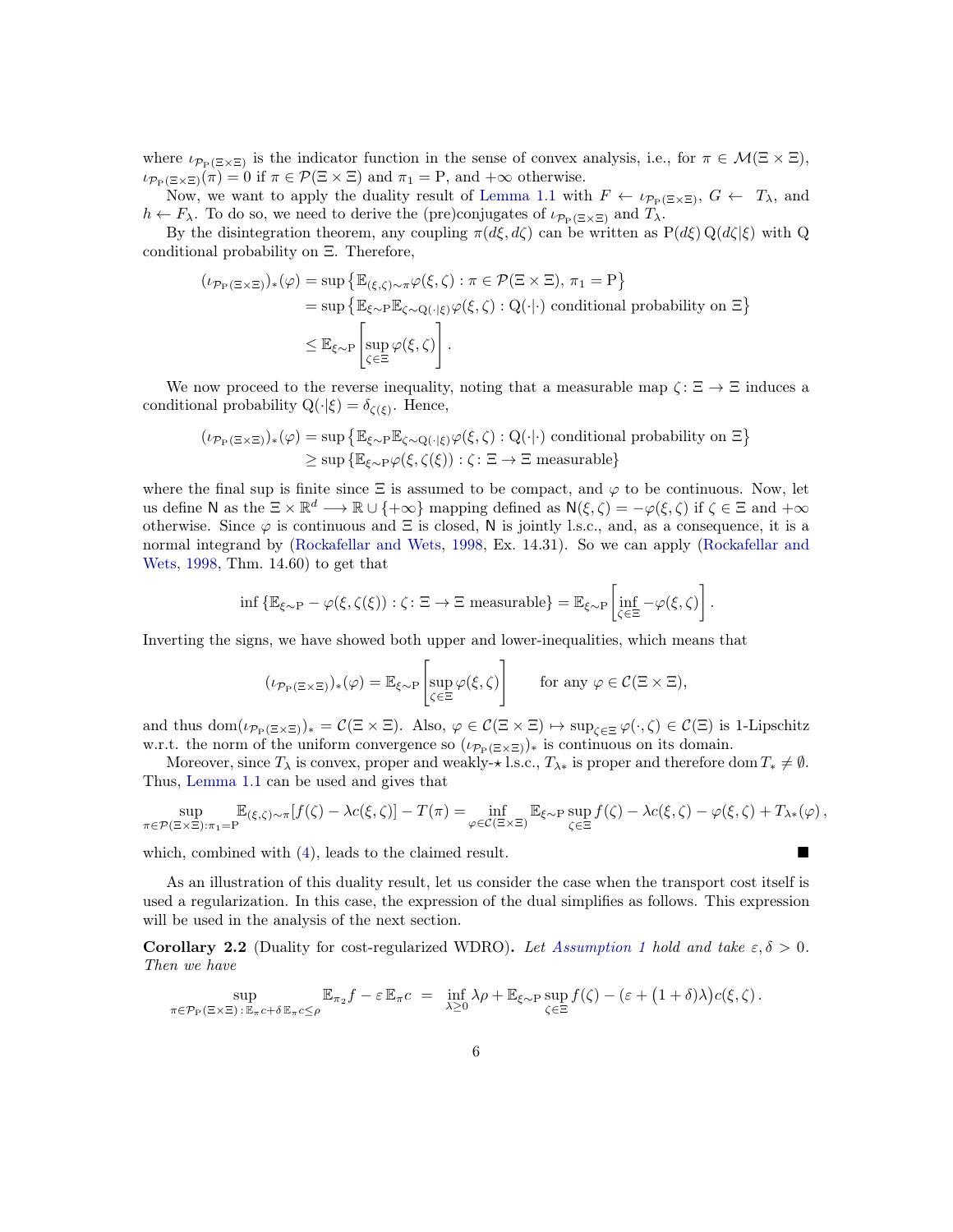*Proof.* Define  $R : \pi \in \mathcal{M}(\Xi \times \Xi) \mapsto \varepsilon \langle \pi, c \rangle$ ,  $S : \pi \in \mathcal{M}(\Xi \times \Xi) \mapsto \delta \langle \pi, c \rangle$  which are convex, proper and weakly-★ continuous by construction. The preconjugate of their sum is  $(R + \lambda S)_* = \iota_{\{(\varepsilon + \lambda \delta)_C\}}$ . Moreover, the primal is strictly feasible thanks to the transport plan  $\pi(d\xi, d\zeta) = P(d\xi) \delta_{\xi}(d\zeta)$ . Thus, we can apply [Theorem 2.1](#page-4-0) to get the expression.

# <span id="page-6-0"></span>3 Entropic regularization

In this section, we specialize and refine the study of the previous section in the case entropic regularization, i.e., when the Kullback-Leibler (KL) divergence is used a regularizing function. This regularization is defined for two signed measures with finite variations  $\mu, \nu$  as

$$
KL(\mu|\nu) = \begin{cases} \int \log \frac{d\mu}{d\nu} d\mu & \text{if } \mu \text{ and } \nu \text{ are non-negative and } \mu \ll \nu \\ +\infty & \text{otherwise} \end{cases}.
$$

This kind of regularization is very popular in computational OT, where it enables the derivation useful approximations of the Wasserstein distance, as, for example the so-called Sinkhorn distance:

<span id="page-6-2"></span>
$$
\inf_{\pi \in \mathcal{P}(\Xi \times \Xi): \pi_1 = \mathcal{P}, \pi_2 = \mathcal{Q}} \mathbb{E}_{\pi} c + \varepsilon \operatorname{KL}(\pi \mid \mathcal{P} \otimes \mathcal{Q}) \qquad \text{for } \mathcal{P}, \mathcal{Q} \in \mathcal{P}(\Xi) \text{ given.}
$$
\n(5)

When  $\Xi$  is compact, the dual of this problem is given in [Genevay et al.](#page-16-5) [\(2016](#page-16-5), Prop. 2.1)

<span id="page-6-4"></span>
$$
\sup_{f \in \mathcal{C}(\Xi)} \mathbb{E}_{P} f - \varepsilon \mathbb{E}_{\xi \sim P} \log \left( \mathbb{E}_{\zeta \sim Q} e^{\frac{f(\xi) - c(\xi, \zeta)}{\varepsilon}} \right). \tag{6}
$$

In [Section 3.1,](#page-6-1) we establish a similar result for WDRO. But let us point out here a technical difficulty arising from the WDRO framework compared to OT. The KL divergence [\(5\)](#page-6-2) is taken w.r.t. the measure  $P \otimes Q$ , which does not restrict the set of feasible transport plans (if  $\pi \in \mathcal{P}(\Xi \times \Xi)$ ) satisfies  $\pi_1 = P$  and  $\pi_2 = Q$ ,  $\pi$  is indeed absolutely continuous w.r.t.  $P \otimes Q$ ). In WDRO however, only one marginal of the transport plans  $\pi$  is fixed and the support of the optimal coupling can be arbitrary, so that the same regularization as in [\(5\)](#page-6-2) cannot directly be used.

We thus propose to regularize [\(WDRO\)](#page-2-1) with KL using a base coupling  $\pi_0$  with first marginal  $(\pi_0)_1 = P$  and consider

<span id="page-6-3"></span>
$$
\sup_{\pi \in \mathcal{P}_{P}(\Xi \times \Xi) : E_{\pi}c + \delta KL(\pi | \pi_{0}) \leq \rho} E_{\pi_{2}}f - \varepsilon KL(\pi | \pi_{0}).
$$
 (E-WDRO)

The choice of  $\pi_0$  restricts the set of transport plans to those that are absolutely continuous w.r.t.  $\pi_0$ . We see in [Section 3.2](#page-9-0) that this restriction has a very limited impact since a natural choice of  $\pi_0$ still provides a good approximations of the original problem [\(WDRO\)](#page-2-1) when the regularization parameters  $\varepsilon$ ,  $\delta$  vanish.

### <span id="page-6-1"></span>3.1 Duality for the entropy-regularized problem

We derive here a duality theorem for [\(E-WDRO\)](#page-6-3) involving the KL regularization with an arbitrary base coupling  $\pi_0 \in \mathcal{P}_P(\Xi \times \Xi)$ . The obtained result naturally involves the same features as in [\(6\)](#page-6-4). Note also that a similar result for WDRO (in the case of the KL-regularization in constraints only)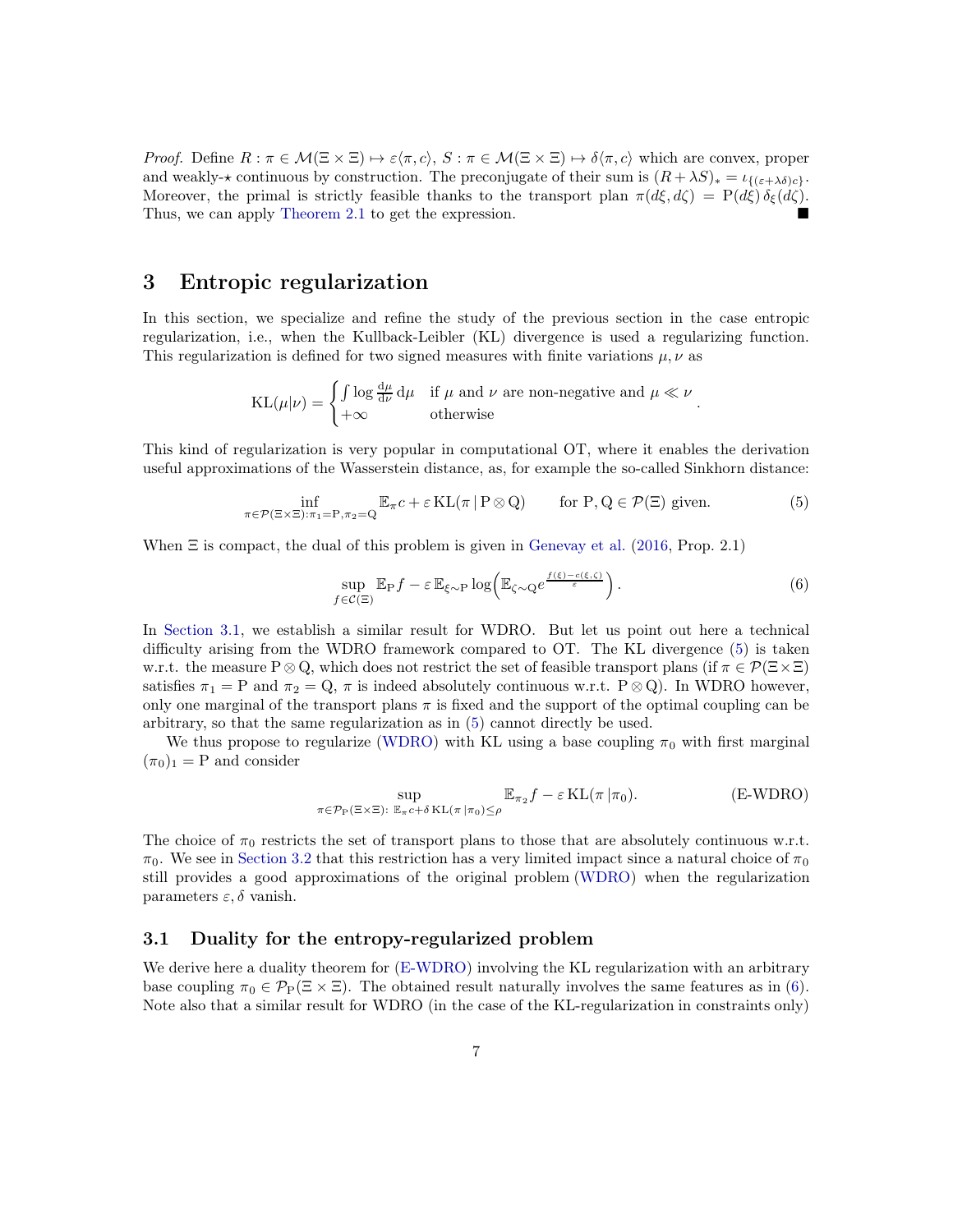appears in [\(Wang et al.](#page-17-2), [2021](#page-17-2), Thm. 1), based on arguments specific to the KL divergence. Here we derive our duality result with double KL regularizations, by building on [Theorem 2.1](#page-4-0) with

<span id="page-7-2"></span><span id="page-7-1"></span>
$$
R(\pi) = \varepsilon \operatorname{KL}(\pi | \pi_0) \quad \text{and} \quad S(\pi) = \delta \operatorname{KL}(\pi | \pi_0). \tag{7}
$$

<span id="page-7-4"></span>Theorem 3.1 (Strong duality for entropy-regularized problems). Let [Assumption 1](#page-4-1) hold, take  $\varepsilon, \delta > 0$ , and fix an arbitrary  $\pi_0 \in \mathcal{P}_P(\Xi \times \Xi)$ . If the primal problem [\(E-WDRO\)](#page-6-3) is strictly feasible (i.e., if there exists  $\pi$  such that  $\mathbb{E}_{\pi_0} c + \delta \mathrm{KL}(\pi | \pi_0) < \rho$ ), then

$$
\text{val} \left( \text{E-WDRO} \right) \ = \ \inf_{\lambda \geq 0} \lambda \rho + (\varepsilon + \lambda \delta) \mathbb{E}_{\xi \sim \text{P}} \log \left( \mathbb{E}_{\zeta \sim \pi_0(\cdot|\xi)} e^{\frac{f(\zeta) - \lambda c(\xi, \zeta)}{\varepsilon + \lambda \delta}} \right) \,, \tag{8}
$$

and there exists a primal optimal solution  $\pi^* \in \mathcal{P}_P(\Xi \times \Xi)$  and an optimal dual parameter  $\lambda^* \geq 0$ .

The interest of using the entropy as a regularization appears when comparing [\(8\)](#page-7-1) to the general dual [\(3\)](#page-4-3). We see that there is no inf on  $\varphi$  and moreover the inner sup is replaced by a smoothed approximation (of the log-sum-exp type).

<span id="page-7-0"></span>Remark 1 (Two closely related results). [We observe that the expression](#page-15-3) [\(8\)](#page-7-1) [is proposed in](#page-15-3) Blanchet and Kang [\(2020](#page-15-3)), independently from KL/regularization considerations, in a specific context of semi-supervised learning with a finite set  $\Xi$  and the uniform distribution over  $\Xi$  for  $\pi_0$ .

The most closely related work is [Wang et al.](#page-17-2) [\(2021\)](#page-17-2) which proposes and analyses a KL regularization of WDRO. In particular, a very similar dual expression is given. The main difference is that we study here a double regularization with an arbitrary  $\pi_0$ , while the paper considers only a regularization of the Wasserstein distance  $(R = 0)$  with a specific  $\pi_0$ . Also, our duality result holds under stronger assumptions (including a Slater-like assumption), which additionally provides existence of primal and dual optimal solutions.

*Proof.* First, we can check that R and S as defined in [\(7\)](#page-7-2) do satisfy the regularity conditions of [Theorem 2.1:](#page-4-0) R and S are proper (since they are non-negative and  $R(\pi_0) = S(\pi_0) = 0$ ); R and S are convex by [\(Feydy et al.,](#page-16-14) [2019,](#page-16-14) Prop. 6); R and S are weakly- $\star$  l.s.c. by (Feydy et al., [2019](#page-16-14), Prop. 8). Moreover, [\(Feydy et al.](#page-16-14), [2019,](#page-16-14) Prop. 7) tells us that KL( $\cdot|\pi_0$ ) is the conjugate of  $\varphi \mapsto \langle \pi_0, e^{\varphi} - 1 \rangle$ which is convex, proper and l.s.c., so that we get

<span id="page-7-3"></span>
$$
(R+\lambda S)_* \colon \varphi \mapsto (\varepsilon+\lambda \delta) \Big\langle \pi_0, e^{\frac{\varphi}{\varepsilon+\lambda \delta}} - 1 \Big\rangle.
$$

We can then apply [Theorem 2.1](#page-4-0) with the regularizations defined in [\(7\)](#page-7-2) to get

$$
\text{val}(\text{E-WDRO}) = \inf_{\lambda \ge 0} \lambda \rho + \inf_{\varphi \in \mathcal{C}(\Xi \times \Xi)} \mathbb{E}_{\xi \sim \text{P}} \left[ \sup_{\zeta \in \Xi} f(\zeta) - \lambda c(\xi, \zeta) - \varphi(\xi, \zeta) \right] + (\varepsilon + \lambda \delta) \langle \pi_0, e^{\frac{\varphi}{\varepsilon + \lambda \delta}} - 1 \rangle.
$$

For a fixed  $\lambda > 0$ , we can simplify the expression of the term (a) above by introducing  $\tau = \varepsilon + \lambda \delta$ . defining  $F_\lambda: (\xi, \zeta) \mapsto f(\zeta)-\lambda c(\xi, \zeta) \in \mathcal{C}(\Xi \times \Xi)$ , and carrying out the change of variable  $\varphi \leftarrow F_\lambda - \varphi$ . We thus obtain

$$
(a) = \inf_{\varphi \in \mathcal{C}(\Xi \times \Xi)} \mathbb{E}_{\xi \sim \mathcal{P}} \left[ \sup_{\zeta \in \Xi} f(\zeta) - \lambda c(\xi, \zeta) - \varphi(\xi, \zeta) \right] + \tau \mathbb{E}_{\pi_0} \left[ e^{\frac{\varphi}{\tau}} - 1 \right]
$$
  
= 
$$
\inf_{\varphi \in \mathcal{C}(\Xi \times \Xi)} \mathbb{E}_{\xi \sim \mathcal{P}} \left[ \sup_{\zeta \in \Xi} \varphi(\xi, \zeta) \right] + \tau \mathbb{E}_{\pi_0} \left[ e^{\frac{F_{\lambda} - \varphi}{\tau}} - 1 \right].
$$
 (9)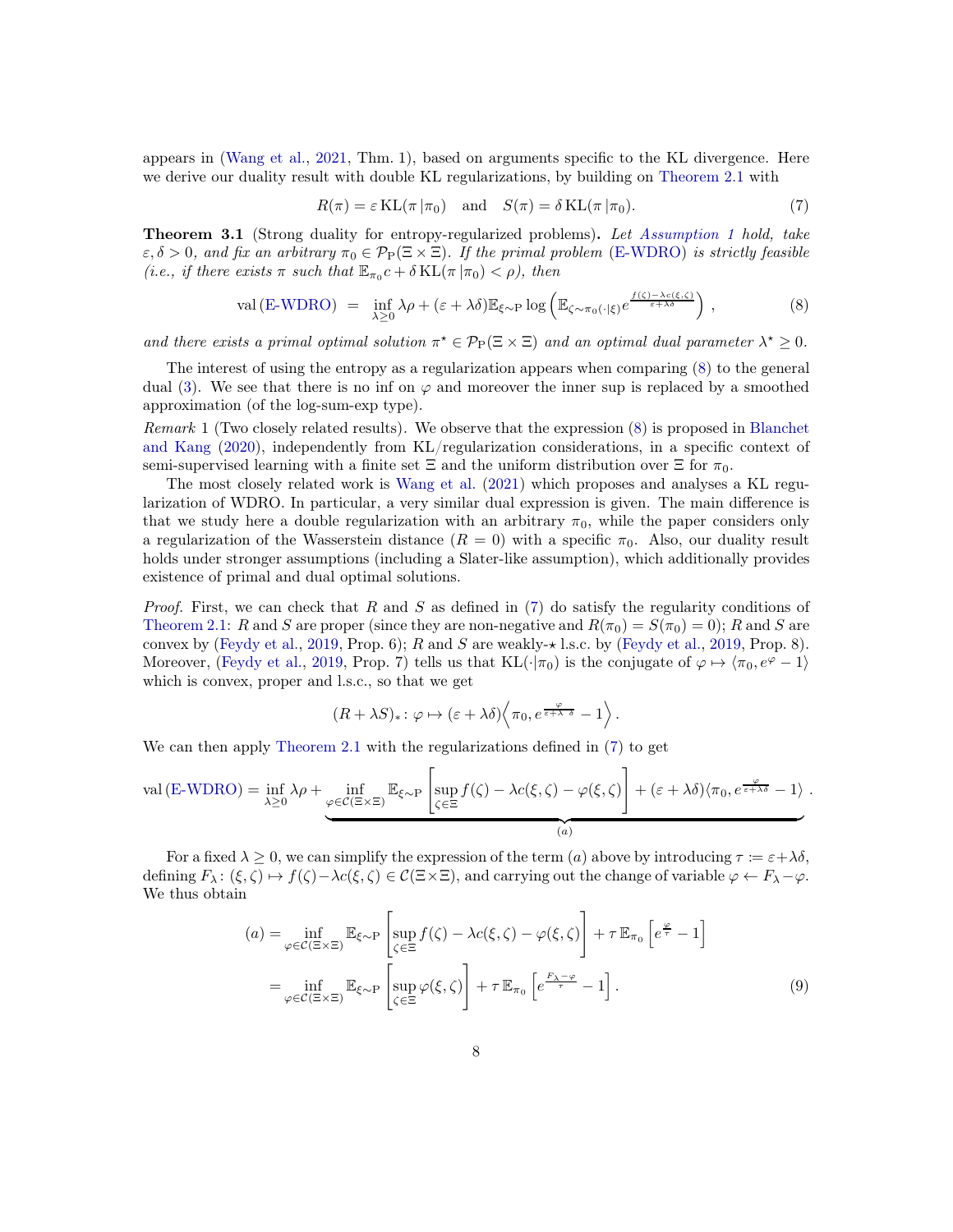The rest of the proof is devoted to the reformulation of the term  $(a)$  expressed as  $(9)$ . In order to get rid of the supremum in this expression, we restrict the minimization to  $\mathcal{C}(\Xi)$  instead of  $\mathcal{C}(\Xi\times\Xi)$ :

$$
\operatorname{val}\left(9\right) \le \inf_{g \in \mathcal{C}(\Xi)} \mathbb{E}_{\xi \sim \mathcal{P}}\left[g(\xi)\right] + \tau \mathbb{E}_{(\xi,\zeta) \sim \pi_0} \left[e^{\frac{F_\lambda(\xi,\zeta) - g(\xi)}{\tau}} - 1\right].\tag{10}
$$

Let us prove that the inequality above is actually an equality. Fix a bivariate function  $\varphi \in \mathcal{C}(\Xi \times \Xi)$ and consider the univariate function  $g^{\varphi} := \sup_{\zeta \in \Xi} \varphi(\cdot, \zeta)$ . Then, since  $-\varphi(\xi, \zeta) \geq -g^{\varphi}(\xi)$ , we have

$$
\mathbb{E}_{\xi \sim P} \left[ \sup_{\zeta \in \Xi} \varphi(\xi, \zeta) \right] + \tau \mathbb{E}_{\pi_0} \left[ e^{\frac{F_\lambda - \varphi}{\tau}} - 1 \right] \geq \mathbb{E}_{\xi \sim P} \left[ g^{\varphi}(\xi) \right] + \tau \mathbb{E}_{(\xi, \zeta) \sim \pi_0} \left[ e^{\frac{F_\lambda(\xi, \zeta) - g^{\varphi}(\xi)}{\tau}} - 1 \right]. \tag{11}
$$

However,  $g^{\varphi}$  is not continuous in general but only l.s.c., hence we cannot lower bound the RHS of [\(11\)](#page-8-0) by the RHS of [\(10\)](#page-8-1). To remedy this issue, we approximate  $g^{\varphi}$  with continuous functions defined for  $k \geq 1$  by

<span id="page-8-2"></span><span id="page-8-1"></span><span id="page-8-0"></span>
$$
g_k^{\varphi}(\xi) := \inf_{\zeta \in \Xi} g^{\varphi}(\zeta) + k \|\xi - \zeta\|.
$$

Since  $g^{\varphi}$  is l.s.c., the functions  $(g_k^{\varphi})$  converge pointwise to  $g^{\varphi}$  when k goes to  $+\infty$ , see e.g., (Rockafel-lar and Wets, [1998,](#page-16-13) Ex. 9.11). Moreover, these functions are uniformly bounded by  $\sup_{\xi \in \Xi} |g^{\varphi}(\xi)|$ , thus Lebesgue's dominated convergence implies that

$$
\mathbb{E}_{\xi \sim P} \left[ \sup_{\zeta \in \Xi} \varphi(\xi, \zeta) \right] + \tau \mathbb{E}_{\pi_0} \left[ e^{\frac{F_{\lambda} - \varphi}{\tau}} - 1 \right] \geq \mathbb{E}_{\xi \sim P} \left[ g^{\varphi}(\xi) \right] + \tau \mathbb{E}_{(\xi, \zeta) \sim \pi_0} \left[ e^{\frac{F_{\lambda}(\xi, \zeta) - g^{\varphi}(\xi)}{\tau}} - 1 \right]
$$
\n
$$
= \lim_{k \to +\infty} \mathbb{E}_{\xi \sim P} \left[ g^{\varphi}_{k}(\xi) \right] + \tau \mathbb{E}_{(\xi, \zeta) \sim \pi_0} \left[ e^{\frac{F_{\lambda}(\xi, \zeta) - g^{\varphi}(\xi)}{\tau}} - 1 \right]
$$
\n
$$
\geq \inf_{g \in \mathcal{C}(\Xi)} \mathbb{E}_{\xi \sim P} \left[ g(\xi) \right] + \tau \mathbb{E}_{(\xi, \zeta) \sim \pi_0} \left[ e^{\frac{F_{\lambda}(\xi, \zeta) - g(\xi)}{\tau}} - 1 \right]. \tag{12}
$$

Combining [\(10\)](#page-8-1) and [\(12\)](#page-8-2) gives that

$$
(a) = \inf_{g \in \mathcal{C}(\Xi)} \mathbb{E}_{\xi \sim \mathcal{P}} \left[ g(\xi) \right] + \tau \mathbb{E}_{(\xi, \zeta) \sim \pi_0} \left[ e^{\frac{F_\lambda(\xi, \zeta) - g(\xi)}{\tau}} - 1 \right]
$$
(13)

The final step of the proof consists in solving the above minimum over g. Indeed, the objective

<span id="page-8-3"></span>
$$
g \mapsto \mathbb{E}_{\xi \sim P} \left[ g(\xi) \right] + \tau \mathbb{E}_{(\xi, \zeta) \sim \pi_0} \left[ e^{\frac{F_{\lambda}(\xi, \zeta) - g(\xi)}{\tau}} - 1 \right]
$$

is convex and differentiable on  $\mathcal{C}(\Xi)$ . As a consequence, the critical points are minimizers. The gradient at a continuous function  $g \in \mathcal{C}(\Xi)$  lives in  $\mathcal{M}(\Xi)$  and is given by

$$
P(d\xi) - \left(\int_{\Xi} e^{\frac{F_{\lambda}(\xi,\zeta) - g(\xi)}{\tau}} \pi_0(d\zeta|\xi)\right) P(d\xi).
$$
 (14)

Thus the continuous function

<span id="page-8-4"></span>
$$
g^{\star} : \xi \mapsto \tau \log \left( \int_{\Xi} e^{\frac{F_{\lambda}(\xi,\zeta)}{\tau}} \pi_0(\mathrm{d}\zeta|\xi) \right)
$$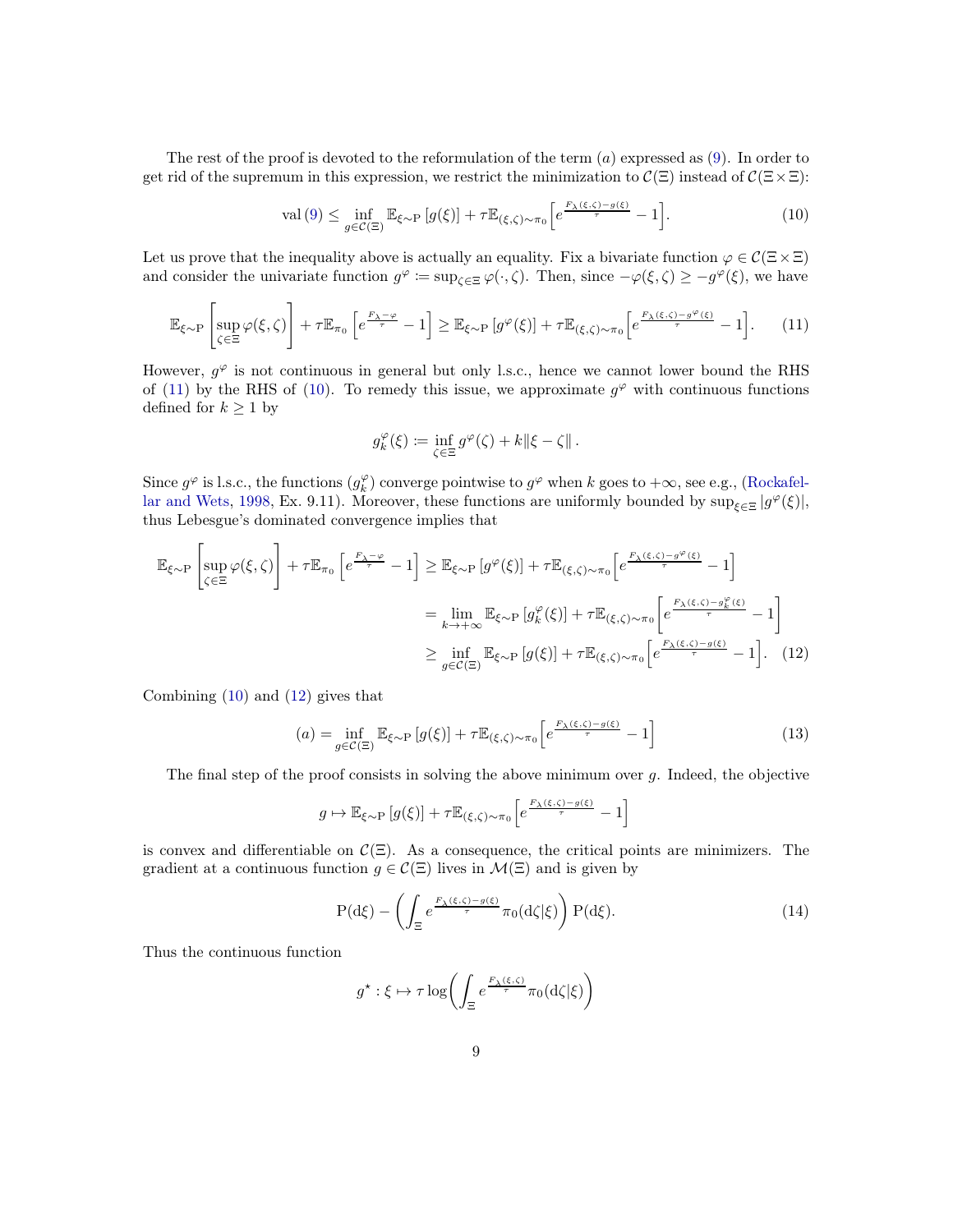is a solution of [\(13\)](#page-8-3). We get

$$
(a) = \mathbb{E}_{\xi \sim P} \left[ \tau \log \left( \int_{\Xi} e^{\frac{F_{\lambda}(\xi, \zeta)}{\tau}} \pi_0(d\zeta|\xi) \right) \right] + \underbrace{\tau \mathbb{E}_{\xi \sim P} \left[ \int_{\Xi} e^{\frac{F_{\lambda}(\xi, \zeta) - g^{\star}(\xi)}{\tau}} \pi_0(d\zeta|\xi) - 1 \right]}_{=0 \quad \text{(by nullity of the gradient in (14) for } g^{\star} \text{)}}
$$

which in turn gives the desired expression  $(8)$ .

The proof of this result thus relies on basic optimization rationale and explicit calculus, from the expression of [Theorem 2.1.](#page-4-0) Let us note that an alternative proof could be obtained from duality formulas for variational inference; see [\(Lee](#page-16-15), [2021](#page-16-15)[, Thm. 2.1\) which is itself inspired by](#page-15-9) Boucheron et al. [\(2005](#page-15-9), Lem. 1).

#### <span id="page-9-0"></span>3.2 Approximation error of entropy-regularized problems

In this section, we study the behavior of the approximation error of [\(E-WDRO\)](#page-6-3) as the regularization parameters vanish to 0. To quantify this approximation, we specify the cost  $c$  and the reference measure  $\pi_0$ . Specifically, we consider that the cost c is a norm to some power  $p \ge 1$ 

<span id="page-9-2"></span><span id="page-9-1"></span>
$$
c(\xi, \zeta) = \|\xi - \zeta\|^p \tag{15}
$$

and that the reference measure  $\pi_0 \in \mathcal{P}_P(\Xi \times \Xi)$  is taken, for some  $\sigma > 0$ , as

$$
\pi_0(\mathrm{d}\xi, \mathrm{d}\zeta) \; \propto \; \mathrm{P}(\mathrm{d}\xi) \, \mathbb{1}_{\zeta \in \Xi} \, e^{-\frac{c(\xi, \zeta)}{2^{p-1}\sigma} \mathrm{d}\zeta} \,. \tag{16}
$$

For example, when  $c(\xi, \zeta) = ||\xi - \zeta||_2^p$  with  $p \in \{1, 2\}, \pi_0(\cdot | \xi)$  is a Laplace or a Gaussian distribution (which is easy to sample from for any  $\xi \in \Xi$ ). We also slightly strengthen [Assumption 1](#page-4-1) by assuming that  $\Xi$  is a convex body and that the functions are Lipschitz continuous.

<span id="page-9-3"></span>Theorem 3.2 (Approximation for entropic regularization). Let the following conditions hold:

- (i) the objective  $f: \Xi \to \mathbb{R}$  and the cost  $c: \Xi \times \Xi \to \mathbb{R}_+$  are Lipschitz continuous;
- (ii) the cost c and the coupling  $\pi_0$  are taken as [\(15\)](#page-9-1) and [\(16\)](#page-9-2) with  $\sigma > 0$  such that  $\mathbb{E}_{\pi_0} c < \rho$ ;
- (iii) the set  $\Xi \subset \mathbb{R}^d$  is compact, convex, with nonempty interior.

Then, as the regularization parameters  $\varepsilon, \delta > 0$  go to zero, we have

$$
0 \leq \text{val}(\text{WDRO}) - \text{val}(\text{E-WDRO}) \leq \mathcal{O}\left(d\left(\varepsilon + \overline{\lambda}\delta\right)\log\frac{1}{\varepsilon + \overline{\lambda}\delta}\right)
$$

where  $\overline{\lambda} := \frac{2 \sup_{\Xi} |f|}{\rho - \mathbb{E}_{\pi_0} c}$  is an explicit dual bound.

T[his result is the analogue for](#page-16-6) [\(WDRO\)](#page-2-1) [of quantitative bounds for](#page-16-6) [\(5\)](#page-6-2) [established in](#page-16-6) Genevay et al. [\(2019\)](#page-16-6) in the context of OT. The core of the proof consists in introducing a block approximation of the optimal transport plan, following [Carlier et al.](#page-15-0) [\(2017\)](#page-15-0). In our situation, we modify this approximation scheme to take into account the fact that the second marginals of the transport plans  $\pi$  are not fixed. We also need to introduce an auxiliary regularized problem. Thus the proof of [Theorem 3.2](#page-9-3) requires several original steps, as described in the next section.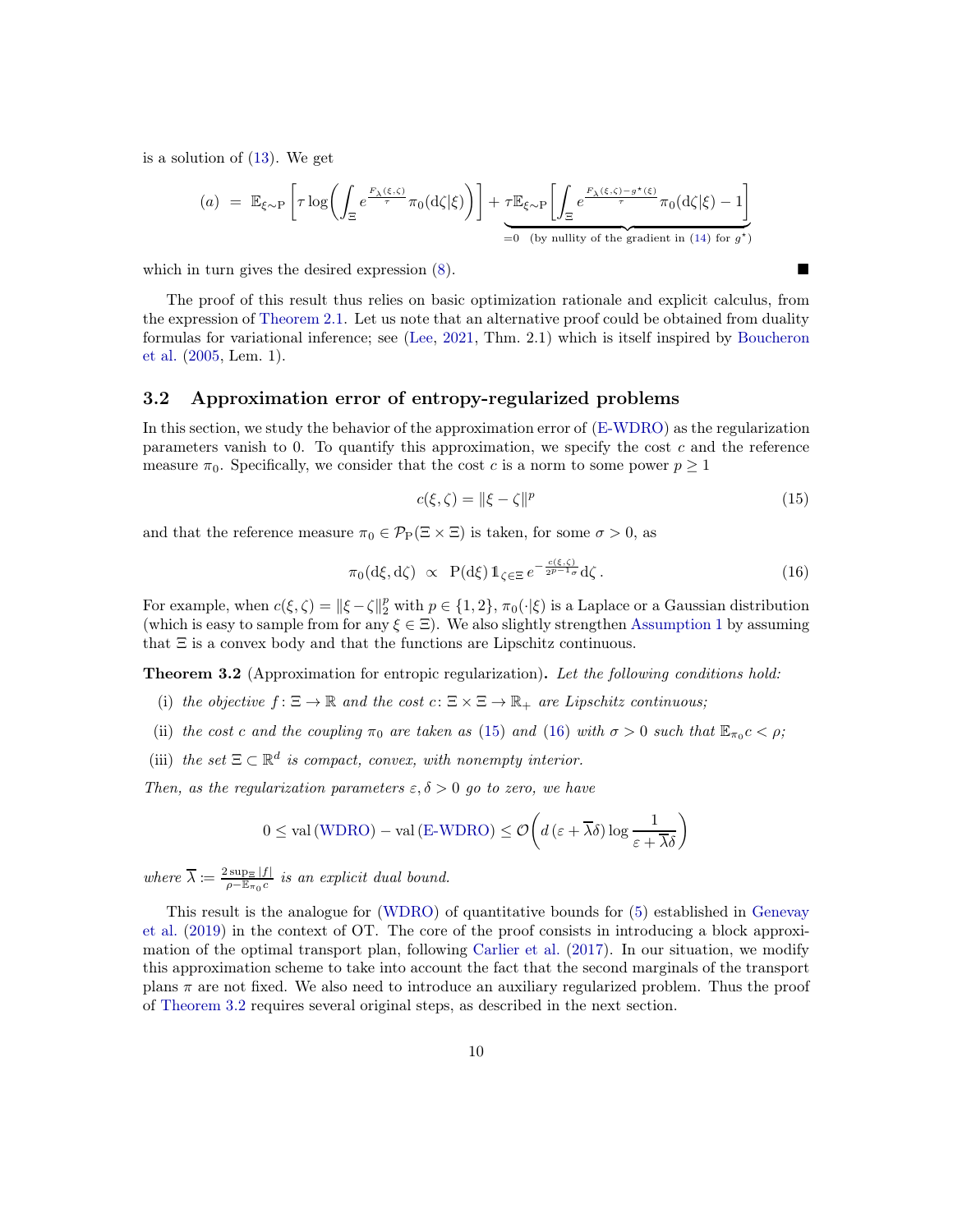#### 3.3 Proof of the approximation theorem

This section is devoted to the proof of [Theorem 3.2.](#page-9-3) In fact, we state and prove a slightly more detailed result, formalized in the next theorem, and we show afterwards how Theorem [3.2](#page-9-3) can be derived as a consequence. The following theorem can indeed be seen as a global version of [Theorem 3.2,](#page-9-3) with explicit constants and slightly more general assumptions. To simplify the reading, we denote by the optimal solution of the *entropy*-regularized problem.

$$
F_{\rho}^{\varepsilon,\delta}(f) = \sup_{\pi \in \mathcal{P}_{\mathrm{P}}(\Xi \times \Xi) : \ \mathbb{E}_{\pi}c + \delta \mathrm{KL}(\pi \mid \pi_0) \leq \rho} \mathbb{E}_{\pi_2}f - \varepsilon \mathrm{KL}(\pi \mid \pi_0).
$$

<span id="page-10-1"></span>**Theorem 3.3** (Extended approximation theorem). Take a radius  $\rho > 0$ , regularization parameters  $\varepsilon, \delta > 0$ , and suppose that the following conditions hold:

- (i) The objective  $f: \Xi \to \mathbb{R}$  and the cost  $c: \Xi \times \Xi \to \mathbb{R}_+$  are Lipschitz continuous, and that their respective Lipschitz constants satisfy  $\varepsilon \le \text{Lip}(f)$  and  $\delta \le \text{Lip}(c)$ ;
- (ii) The cost c and the coupling  $\pi_0$  are taken as [\(15\)](#page-9-1) and [\(16\)](#page-9-2) with  $\sigma > 0$  such that  $\mathbb{E}_{\pi_0} c < \rho$ ;
- (iii) The set  $\Xi \subset \mathbb{R}^d$  is compact, convex, and satisfies (for  $\mathbb{B}(\xi, \Delta)$  the ball for  $\|\cdot\|$ )

<span id="page-10-3"></span>
$$
V := \inf_{\xi \in \Xi, 0 < \Delta \le d} \frac{\text{vol}(\Xi \cap \mathbb{B}(\xi, \Delta))}{\Delta^d} > 0. \tag{17}
$$

Then, we have,

$$
F_{\frac{\rho}{1+\delta/\sigma}}^{0,0}(f) - (\varepsilon + \overline{\lambda}\delta) \left( d + d \log \left( \frac{L}{(\varepsilon + \overline{\lambda}\delta)d} \right) + C + \frac{1}{\sigma} \left( \frac{(\varepsilon + \overline{\lambda}\delta)d}{L} \right)^p \right) - \frac{\varepsilon \rho}{\sigma + \delta}
$$
  
\$\leq F\_{\rho}^{\varepsilon,\delta}(f) \leq F\_{\rho}^{0,0}(f)\$.

where  $\overline{\lambda} = \frac{2 \sup_{\Xi} |f|}{\rho - \mathbb{E}_{\pi_0} c}$ ,  $L = \text{Lip}(f) + \overline{\lambda} \text{Lip}(c)$ , and  $C = \min \left\{ \log \frac{\text{vol}(\Xi)}{V}, \log \frac{I_{\sigma}}{V} \right\}$  with  $I_{\sigma} = \sigma^{\frac{d}{p}} \int_{\mathbb{R}^d} e^{-\frac{\|\zeta\|^p}{2p-1}} d\zeta$ .

The proof of this result requires a few preliminary steps. First, we provide in [Lemma 3.4](#page-10-0) a simple approximation result for the cost-regularized problem

<span id="page-10-2"></span>
$$
G_{\rho}^{\varepsilon,\delta}(f) = \sup_{\pi \in \mathcal{P}_{\mathcal{P}}(\Xi \times \Xi) : \ \mathbb{E}_{\pi}c + \delta \mathbb{E}_{\pi}c \le \rho} \mathbb{E}_{\pi_2}f - \varepsilon \mathbb{E}_{\pi}c. \tag{18}
$$

Next, we bound in [Lemma 3.5](#page-11-0) the dual optimal solution of the *entropy*-regularized problem  $F^{\varepsilon,\delta}_{\rho}(f)$ . Finally, for a fixed dual variable, we compare in [Lemma 3.6](#page-11-1) the values of the Lagrangians of the *entropy*-regularized problem and the *cost*-regularized one, which is the most technical part of the proof. After these three lemmas, we prove the approximation result in the extended version [\(Theorem 3.3\)](#page-10-1), and show how the initial version [\(Theorem 3.2\)](#page-9-3) can be derived from it.

<span id="page-10-0"></span>**Lemma 3.4** (Approximation for cost-regularization). Let [Assumption 1](#page-4-1) hold and take  $\varepsilon, \delta > 0$ . Then, the following bound hold

$$
G^{0,0}_{\frac{\rho}{1+\delta}}(f) - \frac{\varepsilon \rho}{1+\delta} \leq G^{\varepsilon,\delta}_{\rho}(f) \leq G^{0,0}_{\rho}(f).
$$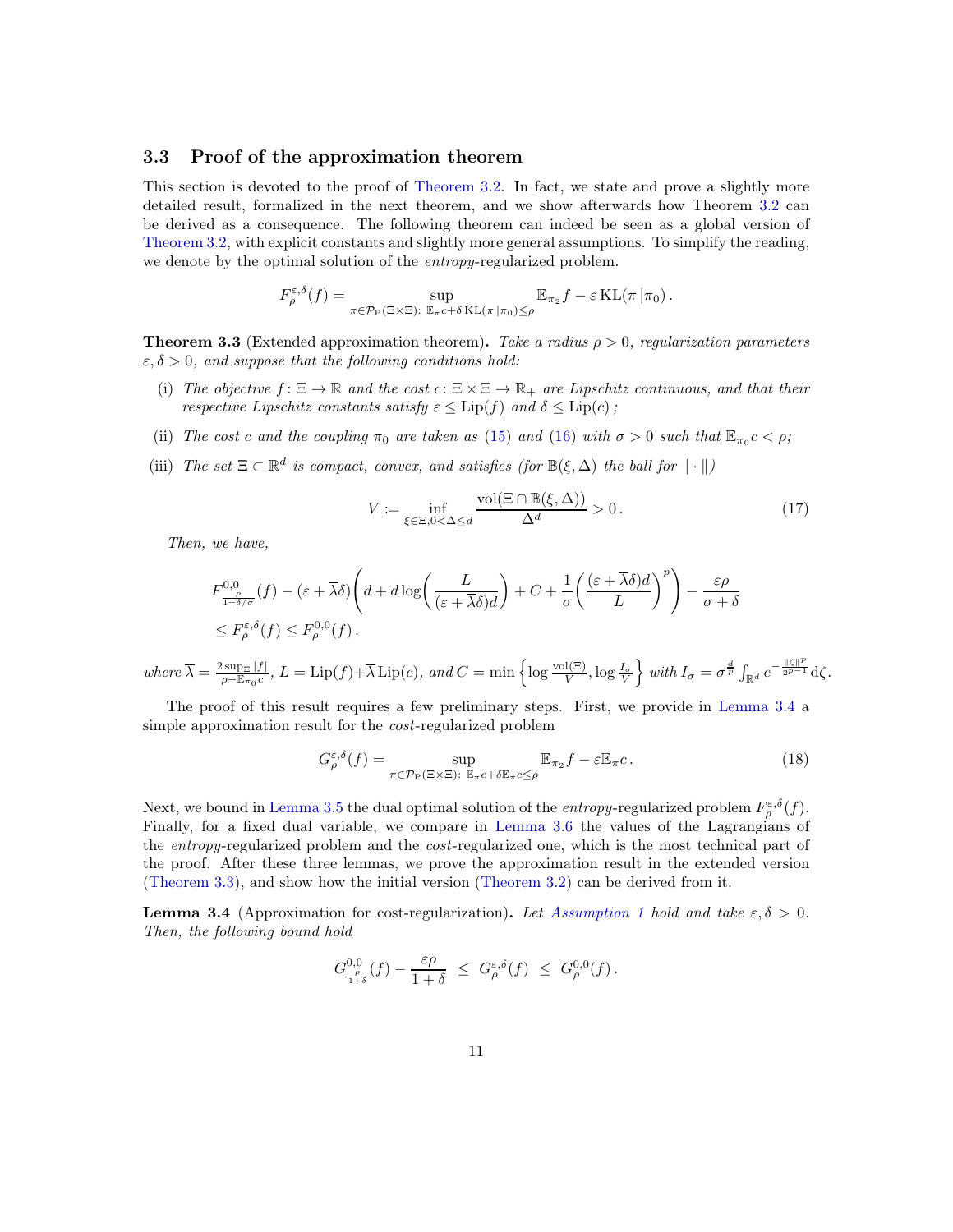*Proof.* Since the cost function is non-negative, we directly have  $G_{\rho}^{\varepsilon,\delta}(f) \leq G_{\rho}^{0,0}(f)$ . From Corollary 2.2, we write the cost-regularized function  $G^{\varepsilon,\delta}_{\rho}(f)$  of [\(18\)](#page-10-2) as follows

$$
G_{\rho}^{\varepsilon,\delta}(f) = \inf_{\lambda \geq 0} \lambda \rho + \mathbb{E}_{\xi \sim P} \left[ \sup_{\zeta \in \Xi} f(\zeta) - (\varepsilon + (1 + \delta)\lambda)c(\xi, \zeta) \right]
$$
  
\n
$$
= \inf_{\lambda' \geq \varepsilon} \frac{\lambda' - \varepsilon}{1 + \delta} \rho + \mathbb{E}_{\xi \sim P} \left[ \sup_{\zeta \in \Xi} f(\zeta) - \lambda' c(\xi, \zeta) \right] \quad (\text{with } \lambda' = \varepsilon + (1 + \delta)\lambda)
$$
  
\n
$$
\geq \inf_{\lambda' \geq 0} \frac{\lambda' - \varepsilon}{1 + \delta} \rho + \mathbb{E}_{\xi \sim P} \left[ \sup_{\zeta \in \Xi} f(\zeta) - \lambda' c(\xi, \zeta) \right]
$$
  
\n
$$
\geq \frac{-\varepsilon \rho}{1 + \delta} + \inf_{\lambda' \geq 0} \lambda' \frac{\rho}{1 + \delta} + \mathbb{E}_{\xi \sim P} \left[ \sup_{\zeta \in \Xi} f(\zeta) - \lambda' c(\xi, \zeta) \right]
$$
  
\n
$$
= \sup_{\pi \in \mathcal{P}_{P}(\Xi \times \Xi): \mathbb{E}_{\pi} c \leq \frac{\rho}{1 + \delta}} \mathbb{E}_{\pi_{2}} f - \frac{\varepsilon \rho}{1 + \delta} = G_{\frac{1}{1 + \delta}}^{0,0}(f) - \frac{\varepsilon \rho}{1 + \delta},
$$

<span id="page-11-0"></span>where the last line follows again from [Corollary 2.2](#page-5-0) with  $\varepsilon = \delta = 0$ .

Lemma 3.5 (Upper-bound on dual solutions). Under the assumptions of [Theorem 3.1,](#page-7-4) the optimal solution  $\lambda^*$  of the dual problem of  $F^{\varepsilon,\delta}_{\rho}(f)$  is bounded as follows

<span id="page-11-2"></span>
$$
\lambda^* \le \overline{\lambda} = \frac{2 \sup_{\Xi} |f|}{\rho - \mathbb{E}_{\pi_0 c}}.
$$
\n(19)

*Proof.* [Theorem 3.1](#page-7-4) gives the existence of  $\lambda^*$ , which, by definition, minimizes

$$
g\colon \lambda \mapsto \lambda \rho + (\varepsilon + \lambda \delta) \mathbb{E}_{\xi \sim \mathrm{P}} \log \left( \mathbb{E}_{\zeta \sim \pi_0(\cdot|\xi)} e^{\frac{f(\zeta) - \lambda c(\xi, \zeta)}{\varepsilon + \lambda \delta}} \right).
$$

On the one hand,  $g(\lambda^*)$  is upper bounded as

$$
g(\lambda^*) \le g(0) = \varepsilon \mathbb{E}_{\xi \sim \mathcal{P}} \log \left( \mathbb{E}_{\zeta \sim \pi_0(\cdot|\xi)} e^{\frac{f(\zeta)}{\varepsilon}} \right) \le \sup_{\Xi} |f|.
$$

On the other hand, thanks to Jensen's inequality,  $g(\lambda^*)$  is lower-bounded as

$$
g(\lambda^*) \geq \lambda^* \rho + \mathbb{E}_{(\xi,\zeta)\sim\pi_0}[f(\zeta)-\lambda^* c(\xi,\zeta)] \geq \lambda^*(\rho-\mathbb{E}_{\pi_0}c)-\sup_{\Xi}|f|.
$$

<span id="page-11-1"></span>Combining the two inequalities gives [\(19\)](#page-11-2).

Lemma 3.6 (Approximation bound for the Lagrangians). Under the assumptions of [Theorem 3.3,](#page-10-1) consider

$$
F_{\rho}^{\varepsilon,\delta}(\lambda,f) = \sup_{\pi \in \mathcal{P}_{P}(\Xi \times \Xi)} \mathbb{E}_{(\xi,\zeta)\sim\pi}[f(\zeta) - \lambda c(\xi,\zeta)] - (\varepsilon + \lambda \delta) \operatorname{KL}(\pi|\pi_{0}),
$$
  
and 
$$
G_{\rho}^{\frac{\varepsilon}{\sigma},\frac{\delta}{\sigma}}(\lambda,f) = \sup_{\pi \in \mathcal{P}_{P}(\Xi \times \Xi)} \mathbb{E}_{(\xi,\zeta)\sim\pi}[f(\zeta) - \lambda c(\xi,\zeta)] - (\frac{\varepsilon + \lambda \delta}{\sigma}) c(\xi,\zeta).
$$

Then we have, for a fixed  $\Delta \in (0, d]$  and with  $I_{\sigma}(\xi) := \int_{\Xi} e^{-\frac{c(\xi, \zeta)}{2^{p-1}\sigma}} d\zeta$ ,

$$
G_{\rho}^{\frac{\varepsilon}{\sigma},\frac{\delta}{\sigma}}(\lambda,f) \leq F_{\rho}^{\varepsilon,\delta}(\lambda,f) + (\mathrm{Lip}(f) + \lambda \mathrm{Lip}(c))\Delta + (\varepsilon + \lambda \delta) \left(\frac{\Delta^p}{\sigma} - \log(V\Delta^d) + \mathbb{E}_{\xi \sim \mathrm{P}} \log I_{\sigma}(\xi)\right).
$$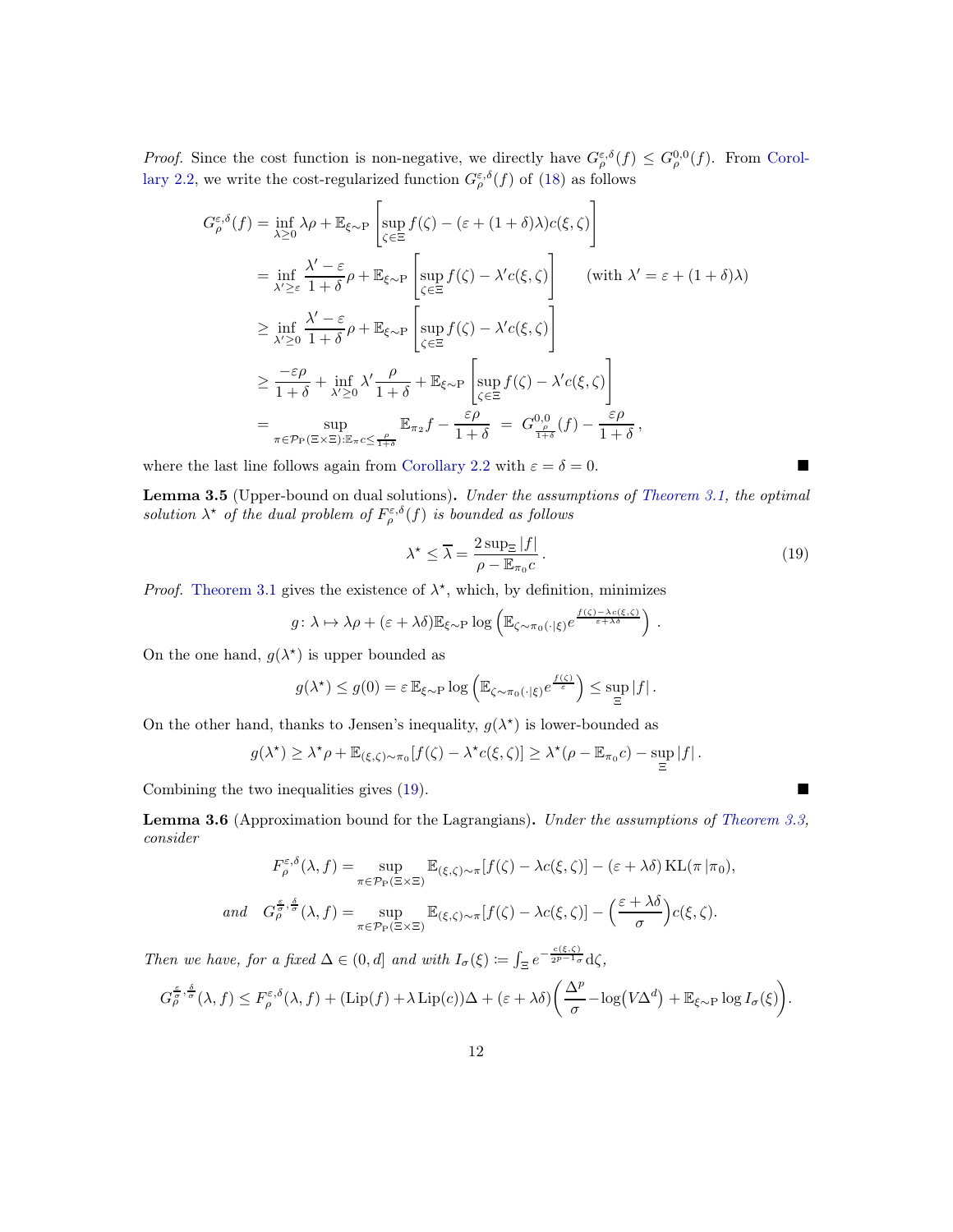*Proof.* We start by reformulating  $G_{\rho}^{\frac{\varepsilon}{\sigma},\frac{\delta}{\sigma}}(\lambda,f)$ . By continuity and compactness, the function  $\zeta \mapsto$  $f(\zeta) - (\lambda + (\varepsilon + \lambda \delta)/\sigma)c(\xi, \zeta)$  has a maximizer on  $\Xi$  for every  $\xi$ . By [\(Rockafellar and Wets](#page-16-13), [1998,](#page-16-13) Thm. 14.37), we get that there exists a measurable map  $\zeta^* : \Xi \to \Xi$  such that  $\zeta^*(\xi) \in$  $\arg \max_{\zeta \in \Xi} f(\zeta) - (\lambda + (\varepsilon + \lambda \delta)/\sigma)c(\xi, \zeta)$  for any  $\xi \in \Xi$ . Then,

$$
\pi^{\star}(\mathrm{d}\xi,\mathrm{d}\zeta)\coloneqq P(\mathrm{d}\xi)\,\delta_{\zeta^{\star}(\xi)}(\mathrm{d}\zeta)
$$

is an optimal solution, and therefore

$$
G_{\rho}^{\frac{\varepsilon}{\sigma},\frac{\delta}{\sigma}}(\lambda,f) = \mathbb{E}_{\pi^*}F_{\lambda} - \frac{\varepsilon + \lambda\delta}{\sigma}\mathbb{E}_{\pi^*}c.
$$
 (20)

Now define  $\mathbb{B}^{\Delta}(\xi) \coloneqq \mathbb{B}(\zeta^*(\xi), \Delta)$  and  $\pi^{\Delta} \in \mathcal{P}_{P}(\Xi \times \Xi)$  such that

<span id="page-12-2"></span><span id="page-12-1"></span>
$$
\pi^{\Delta} \propto 1\!\!1_{\zeta \in \mathbb{B}^{\Delta}(\xi)} \pi_0(\mathrm{d}\xi, \mathrm{d}\zeta).
$$

Note first that we have

$$
\mathbb{E}_{\pi^*} F_{\lambda} - \mathbb{E}_{\pi^{\Delta}} F_{\lambda} = \mathbb{E}_{\xi \sim P} \mathbb{E}_{\zeta \sim \pi^{\Delta}(\cdot|\xi)} [F_{\lambda}(\xi, \zeta^*(\xi)) - F_{\lambda}(\xi, \zeta)] \leq (\text{Lip}(f) + \lambda \text{Lip}(c)) \Delta,
$$
 (21)

since  $F_{\lambda}$  is  $(\text{Lip}(f) + \lambda \text{Lip}(c))$ -Lipschitz continuous and the support of  $\pi^{\Delta}(\cdot|\xi)$  is  $\mathbb{B}^{\Delta}(\xi)$ . Now, we proceed to bound  $KL(\pi^{\Delta}|\pi_0)$  by first noticing that

$$
KL(\pi^{\Delta} | \pi_0) = \mathbb{E}_{\xi \sim P} \mathbb{E}_{\zeta \sim \pi^{\Delta}(\cdot | \xi)} \log \left( \frac{d \pi^{\Delta}(\zeta | \xi)}{d \pi_0(\zeta | \xi)} \right)
$$
  
= 
$$
- \mathbb{E}_{\xi \sim P} \log \left( \int_{\Xi \cap \mathbb{B}^{\Delta}(\xi)} e^{-\frac{c(\xi, \zeta)}{2^{p-1} \sigma}} d\zeta \right) + \mathbb{E}_{\xi \sim P} \log \left( \int_{\Xi} e^{-\frac{c(\xi, \zeta)}{2^{p-1} \sigma}} d\zeta \right)
$$
(22)

We focus on lower-bounding  $\int_{\Xi \cap \mathbb{B}^{\Delta}(\xi)} e^{-\frac{c(\xi,\zeta)}{2^{p-1}\sigma}} d\zeta$ . First, note that by the triangular inequality (and since  $p \geq 1$ ), for any  $\xi, \zeta \in \Xi$ ,

<span id="page-12-3"></span><span id="page-12-0"></span>
$$
\frac{c(\xi,\zeta)}{2^p} \le \frac{c(\xi,\zeta^\star(\xi)) + c(\zeta^\star(\xi),\zeta)}{2}.
$$

If, in addition,  $\zeta$  is in  $\mathbb{B}^{\Delta}(\xi)$ , this bound becomes  $\frac{c(\xi,\zeta)}{2^{p-1}} \leq c(\xi,\zeta^{\star}(\xi)) + \Delta^p$ . Hence, we have

$$
\int_{\Xi\cap\mathbb{B}^\Delta(\xi)} e^{-\frac{c(\xi,\zeta)}{2^{p-1}\sigma}}\mathrm{d}\zeta \geq e^{-\frac{c(\xi,\zeta^\star(\xi))+\Delta^p}{\sigma}}\,\mathrm{vol}(\Xi\cap\mathbb{B}^\Delta(\xi)) \geq e^{-\frac{c(\xi,\zeta^\star(\xi))+\Delta^p}{\sigma}}V\Delta^d\,,
$$

where  $V$  is defined in  $(17)$ . Plugging the above lower and upper bounds into  $(22)$  yields

$$
\mathrm{KL}(\pi^{\Delta} \mid \pi_{0}) \leq \frac{\mathbb{E}_{\xi \sim \mathrm{P}} c(\xi, \zeta^{*}(\xi)) + \Delta^{p}}{\sigma} - \log(V\Delta^{d}) + \mathbb{E}_{\xi \sim \mathrm{P}} \log I_{\sigma}(\xi)
$$

$$
= \frac{\mathbb{E}_{\pi^{*}c} + \Delta^{p}}{\sigma} - \log(V\Delta^{d}) + \mathbb{E}_{\xi \sim \mathrm{P}} \log I_{\sigma}(\xi). \tag{23}
$$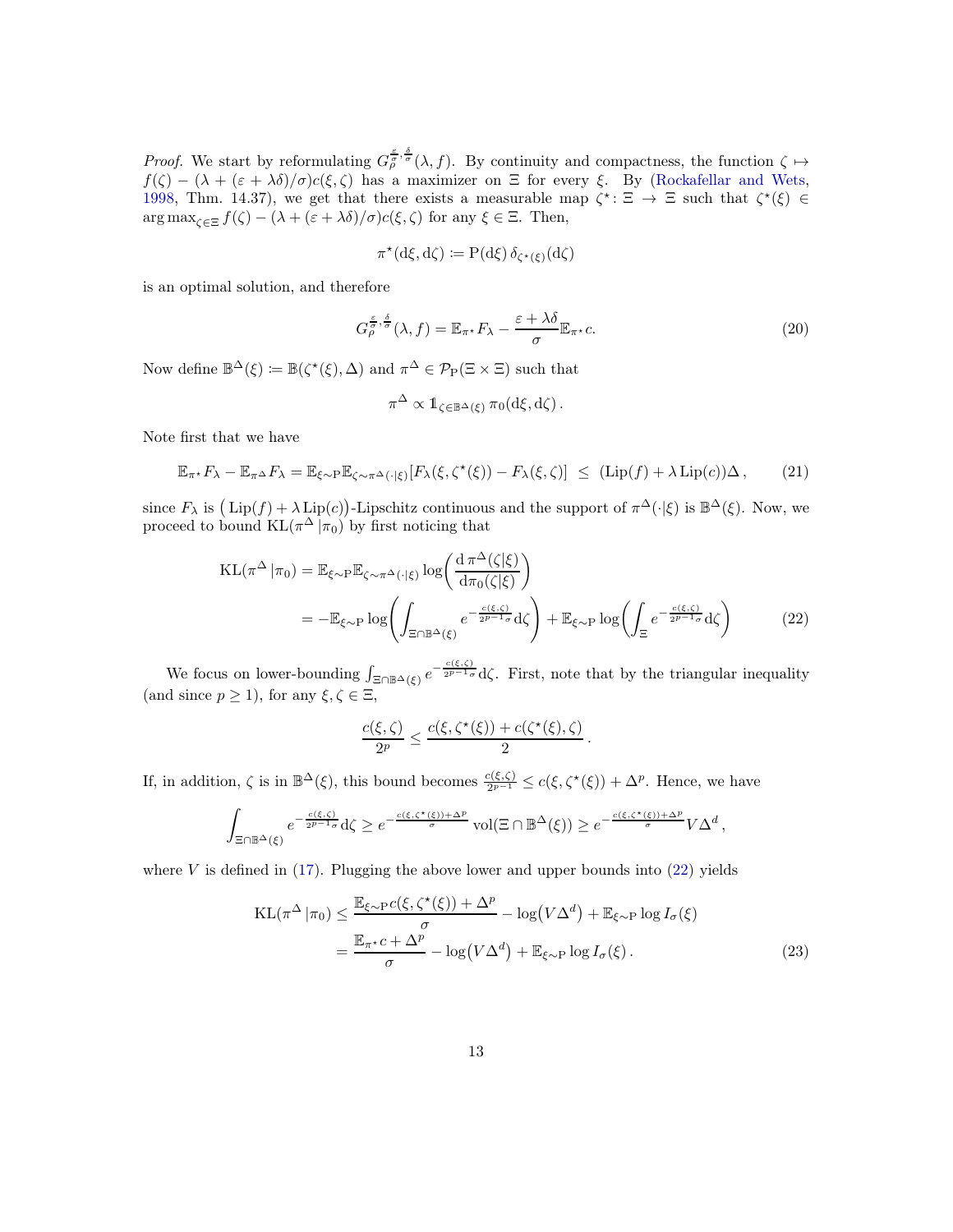Finally, putting  $(20)$ ,  $(21)$ , and  $(23)$  together gives,

$$
G_{\beta}^{\frac{\varepsilon}{\sigma},\frac{\delta}{\sigma}}(\lambda,f) = \mathbb{E}_{\pi^*}F_{\lambda} - \frac{\varepsilon + \lambda\delta}{\sigma}\mathbb{E}_{\pi^*}c
$$
  
=  $\mathbb{E}_{\pi^{\Delta}}F_{\lambda} - (\varepsilon + \lambda\delta) \text{KL}(\pi^{\Delta}|\pi_0) + (\mathbb{E}_{\pi^*}F_{\lambda} - \mathbb{E}_{\pi^{\Delta}}F_{\lambda}) + ((\varepsilon + \lambda\delta) \text{KL}(\pi^{\Delta}|\pi_0) - \frac{\varepsilon + \lambda\delta}{\sigma}\mathbb{E}_{\pi^*}c)$   

$$
\leq F_{\rho}^{\varepsilon,\delta}(\lambda,f) + (\text{Lip}(f) + \lambda \text{Lip}(c))\Delta + (\varepsilon + \lambda\delta)\left(\frac{\Delta^p}{\sigma} - \log(V\Delta^d) + \mathbb{E}_{\xi\sim\mathcal{P}}\log I_{\sigma}(\xi)\right)
$$

which is the claimed inequality.

We have now all the ingredients to establish the extended version of the approximation result. Proof of [Theorem 3.3.](#page-10-1) First, notice that by [Lemma 3.4,](#page-10-0) we have that

$$
F_{\frac{\rho}{1+\delta/\sigma}}^{0,0}(f) - \frac{\varepsilon\rho}{\sigma+\delta} = G_{\frac{\rho}{1+\delta/\sigma}}^{0,0}(f) - \frac{\varepsilon\rho}{\sigma+\delta} \leq G_{\rho}^{\frac{\varepsilon}{\sigma},\frac{\delta}{\sigma}}(f).
$$

Thus, using the bound at  $\lambda$  fixed, given by [Lemma 3.6](#page-11-1) and the upper-bound [\(19\)](#page-11-2), we get

$$
G_{\rho}^{\frac{\varepsilon}{\sigma},\frac{\delta}{\sigma}}(f) \leq \inf_{0 \leq \lambda \leq \overline{\lambda}} G_{\rho}^{\frac{\varepsilon}{\sigma},\frac{\delta}{\sigma}}(\lambda,f)
$$
  
\n
$$
\leq \inf_{0 \leq \lambda \leq \overline{\lambda}} F_{\rho}^{\varepsilon,\delta}(\lambda,f) + (\text{Lip}(f) + \lambda \text{Lip}(c))\Delta + (\varepsilon + \lambda \delta) \left( \frac{\Delta^p}{\sigma} - \log(V\Delta^d) + \mathbb{E}_{\xi \sim \mathcal{P}} \log I_{\sigma}(\xi) \right)
$$
  
\n
$$
\leq F_{\rho}^{\varepsilon,\delta}(f) + (\text{Lip}(f) + \overline{\lambda} \text{Lip}(c)) \Delta + (\varepsilon + \overline{\lambda}\delta) \left( \frac{\Delta^p}{\sigma} - \log(V\Delta^d) + \mathbb{E}_{\xi \sim \mathcal{P}} \log I_{\sigma}(\xi) \right).
$$

Minimizing the above bound over  $\Delta > 0$ , we get that the optimal value  $\Delta^*$  is of the form  $\Delta^* =$  $\frac{(\varepsilon+\lambda\delta)d}{L}+\mathcal{O}((\varepsilon+\overline{\lambda}\delta)^{p+1}),$  with  $L=\text{Lip}(f)+\overline{\lambda}\text{Lip}(c)$ , as introduced in the statement of the theorem. As a consequence, we set  $\Delta = \frac{(\varepsilon + \lambda \delta)d}{L}$  in the bound above, which becomes

$$
G_{\rho}^{\frac{\varepsilon}{\sigma},\frac{\delta}{\sigma}}(f) \leq F_{\rho}^{\varepsilon,\delta}(f) + (\varepsilon + \overline{\lambda}\delta) \Bigg(d + d\log\bigg(\frac{L}{(\varepsilon + \overline{\lambda}\delta)d}\bigg) + \mathbb{E}_{\xi \sim \mathcal{P}} \log I_{\sigma}(\xi) + \log \frac{1}{V} + \frac{1}{\sigma} \bigg(\frac{(\varepsilon + \overline{\lambda}\delta)d}{L}\bigg)^p\Bigg).
$$

There is only left to bound the term in  $\mathbb{E}_{\xi \sim P} \log I_{\sigma}(\xi)$ . On one hand, we have  $e^{-\frac{c(\xi,\zeta)}{2^{p-1}\sigma}} \leq 1$  so that

$$
\int_{\Xi} e^{-\frac{c(\xi,\zeta)}{2^{p-1}\sigma}} d\zeta \le \text{vol}(\Xi).
$$

On the other hand, we also have (using the change of variable  $\zeta' = \sigma^{-\frac{1}{p}}(\zeta - \xi)$  to get  $I_{\sigma}$ )

$$
\int_{\Xi} e^{-\frac{c(\xi,\zeta)}{2^{p-1}\sigma}}\mathrm{d}\zeta \leq \int_{\mathbb{R}^d} e^{-\frac{\|\xi-\zeta\|^p}{2^{p-1}\sigma}}\mathrm{d}\zeta = I_{\sigma}
$$

This makes the constant  $C$  appear in the bound and thus ends the proof.

<span id="page-13-0"></span>We finish by explaining how the main theorem, [Theorem 3.2,](#page-9-3) stems from [Theorem 3.3.](#page-10-1) On the left-hand side (LHS) of the inequality in [Theorem 3.3,](#page-10-1) the unregularized objective has radius  $\frac{\rho}{1+\delta/\sigma}$ , instead of simply  $\rho$  in  $F_{\rho}^{0,0}(f) = \text{val}(\text{WDRO})$ . Thus, we compare in the next lemma the optimal values for these two parameters.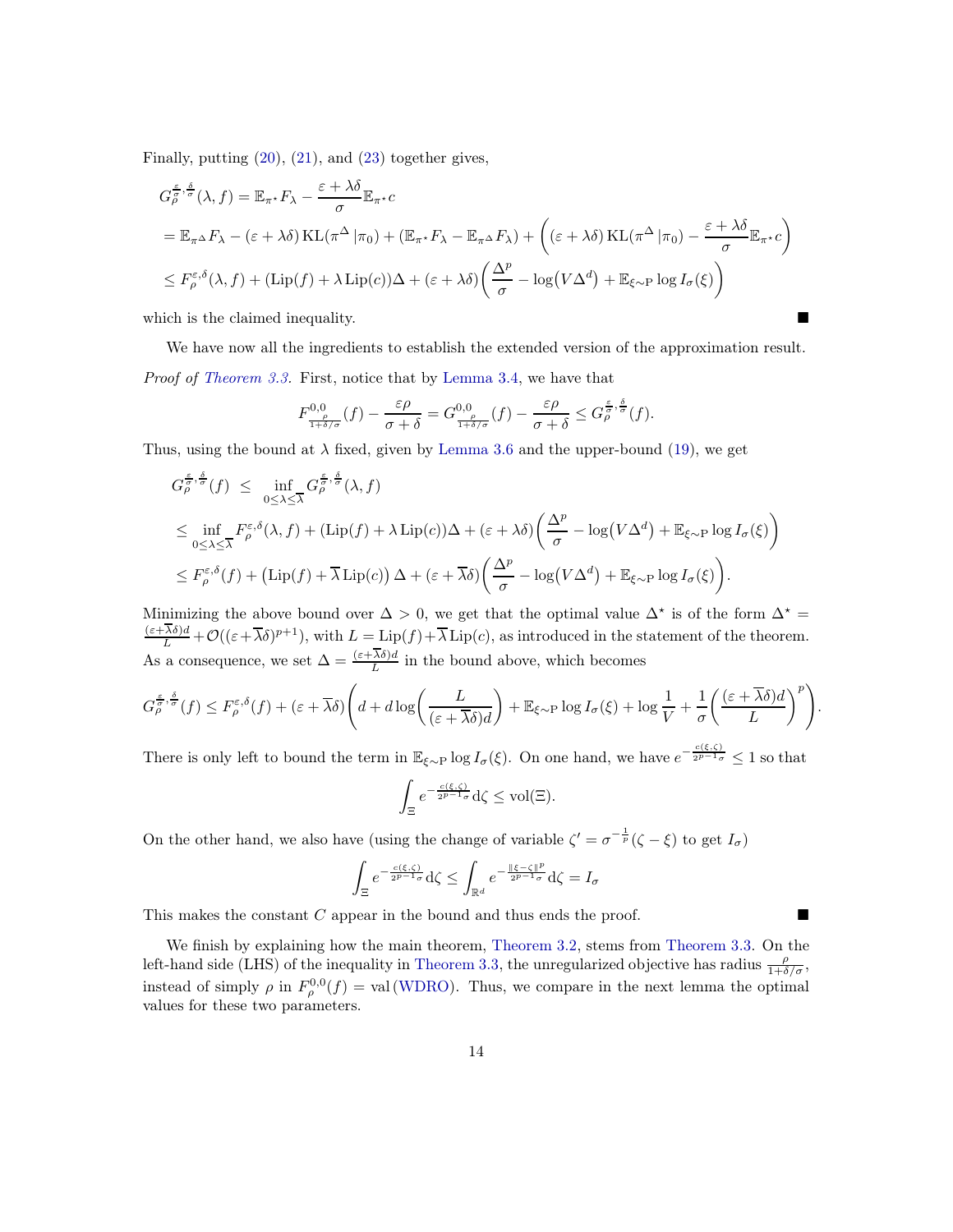Lemma 3.7 (Comparing optimal values). Under the assumptions of [Theorem 3.3,](#page-10-1)

$$
F_{\rho}^{0,0}(f) \leq F_{\frac{\rho}{1+\delta/\sigma}}^{0,0}(f) + \mathcal{O}(\delta).
$$

Proof. We first apply [\(Santambrogio](#page-16-0), [2015,](#page-16-0) Theorem 5.27) to get a constant-speed geodesic for the p-Wasserstein distance connecting P and Q, which is  $W_c(P,Q)^{\frac{1}{p}}$  with our notation. This means that there exists a family of probability distributions  $(Q_t)_{t\in[0,1]}$  such that  $Q_0 = Q, Q_1 = P$  and, for any  $t \in [0, 1]$ ,

$$
W_c(P, Q_t)^{\frac{1}{p}} = (1-t)W_c(P, Q)^{\frac{1}{p}} \quad \text{and} \quad W_c(Q_t, Q)^{\frac{1}{p}} = tW_c(P, Q)^{\frac{1}{p}}.
$$

We apply these equations with Q such that  $W_c(P,Q) \leq \rho$  and  $t = 1 - (1 + \delta/\sigma)^{-\frac{1}{p}}$  to obtain

$$
W_c(P, Q_t) \le \frac{\rho}{1 + \delta/\sigma}
$$
 and  $W_c(Q, Q_t) \le t^p \rho = \mathcal{O}(\delta).$ 

Note that the first inequality above yields

<span id="page-14-0"></span>
$$
\mathbb{E}_{Q_t} f \le \sup_{\pi \in \mathcal{P}_P(\Xi \times \Xi) : \mathbb{E}_{\pi} c \le \frac{\rho}{1 + \delta/\sigma}} \mathbb{E}_{\pi_2} f = F^{0,0}_{\frac{\rho}{1 + \delta/\sigma}}(f),\tag{24}
$$

We now use the Kantorovich-Rubinstein inequality (e.g., [Villani](#page-17-0) [\(2003,](#page-17-0) Thm. 1.14)) to write

$$
\mathbb{E}_{Q}f - \mathbb{E}_{Q_t}f \leq W_1(Q,Q_t)\mathrm{Lip}(f) \leq W_c(Q,Q_t)^{\frac{1}{p}}\mathrm{Lip}(f),
$$

where for the second inequality we used that the p-Wasserstein distance is always greater than or equal to the 1-Wasserstein distance (e.g., [Villani](#page-17-0) [\(2003](#page-17-0),  $\S7.1.2$ )). Together with [\(24\)](#page-14-0), this yields:

$$
\mathbb{E}_{Q}f \leq \mathbb{E}_{Q_t}f + \mathcal{O}(\delta) \leq F_{\frac{P}{1+\delta/\sigma}}^{0,0}(f) + \mathcal{O}(\delta).
$$

Taking the supremum over all Q such that  $W_c(P,Q) \leq \rho$  allows us to conclude.

With the help of the previous lemma, the proof of [Theorem 3.2](#page-9-3) comes easily from [Theorem 3.3.](#page-10-1)

*Proof of [Theorem 3.2.](#page-9-3)* We start with checking that the fact that  $\Xi$  is a compact convex body (condition (iv) in [Theorem 3.2\)](#page-9-3) implies that  $V > 0$  (condition (iv) in [Theorem 3.3\)](#page-10-1). Introduce, for  $\xi \in \Xi$ , the function

$$
\nu_{\xi} : \Delta \mapsto \frac{\mathrm{vol}(\Xi \cap \mathbb{B}(\xi,\Delta))}{\Delta^d} = \mathrm{vol}\bigg(\frac{1}{\Delta}(\Xi - \xi) \cap \mathbb{B}(0,1)\bigg).
$$

Since  $\Xi$  is convex, we easily get that  $\nu_{\xi}$  is non-increasing. Thus we can lower-bound the constant V as follows, using diam( $\Xi$ ) := sup<sub> $\xi, \zeta \in \Xi$ </sub>  $\|\xi - \zeta\|$  the diameter of  $\Xi$ .

$$
V = \inf_{\xi \in \Xi, 0 < \Delta \le d} \nu_{\xi}(\Delta) \ge \inf_{\xi \in \Xi, 0 < \Delta \le \max(d, \text{diam}(\Xi))} \nu_{\xi}(\Delta)
$$
  
= 
$$
\inf_{\xi \in \Xi} \frac{\text{vol}(\Xi \cap \mathbb{B}(\xi, \max(d, \text{diam}(\Xi)))}{(\max(d, \text{diam}(\Xi)))^d} \ge \frac{\text{vol}(\Xi)}{(\max(d, \text{diam}(\Xi)))^d} > 0.
$$

So we get  $V > 0$  which is condition (iv) in [Theorem 3.3.](#page-10-1) Thus we can apply [Theorem 3.3](#page-10-1) and [Lemma 3.7.](#page-13-0) Noting that  $F_{\rho}^{\varepsilon,\delta}(f) = \text{val}(\text{E-WDRO})$  and  $F_{\rho}^{0,0}(f) = \text{val}(\text{WDRO})$ , and combining the obtained bound with [Lemma 3.7](#page-13-0) gives the result.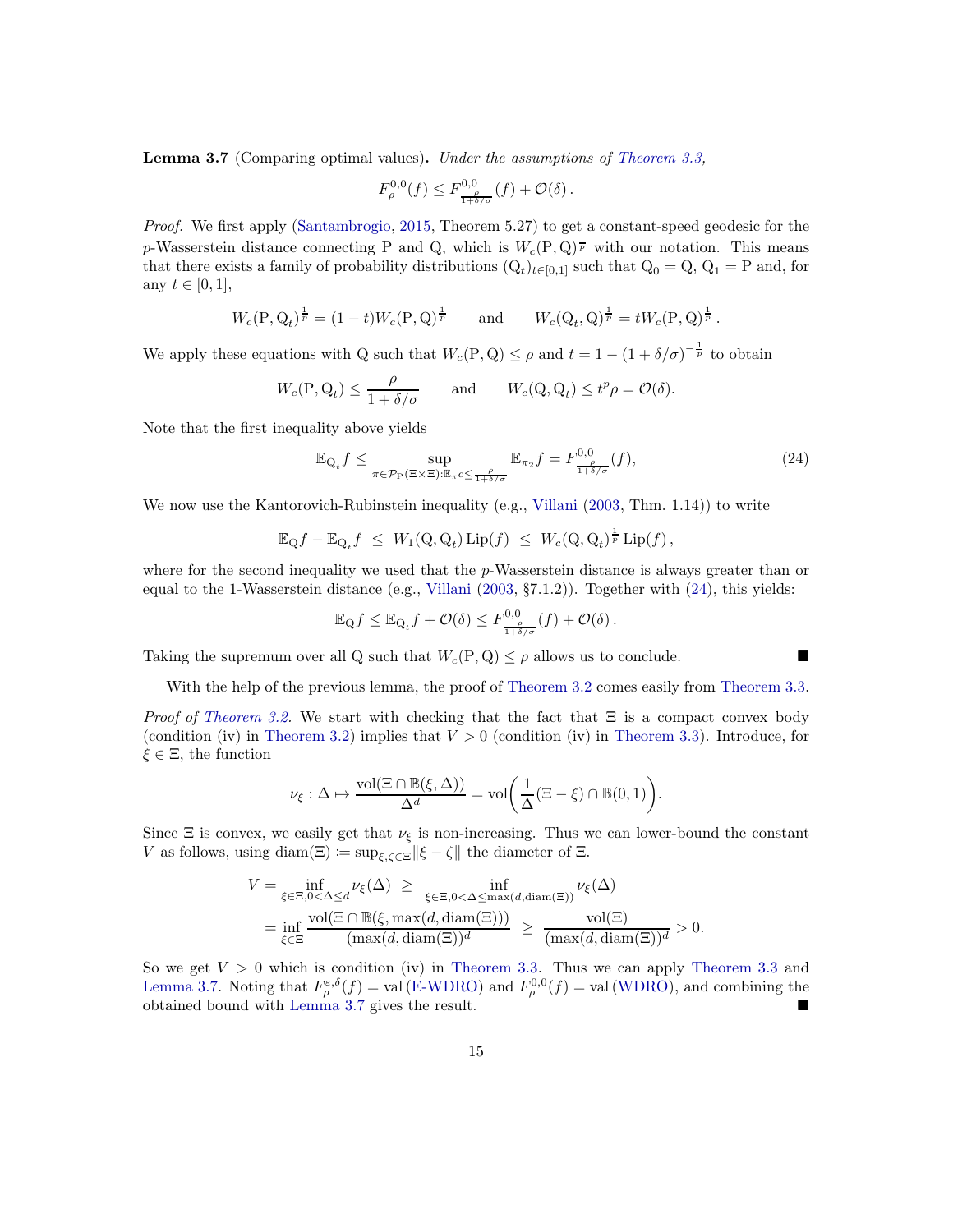# 4 Conclusion, perspectives

Inspired by the success of regularization in OT, we proposed and studied a regularization scheme for WDRO problems. We derived the expression of the dual objective function in the general case as well as a refined one in the particular setting of the entropic regularization. In addition, we showed that the difference between the original WDRO problem and the entropic one is properly controlled by the regularization parameters.

Finally, since regularization in OT has shown attractive computational advantages and statistical benefits, an interesting direction would be to investigate whether similar gains hold for regularization in WDRO.

# Acknowledgments

This work has been supported by MIAI Grenoble Alpes (ANR-19-P3IA-0003).

# References

- <span id="page-15-2"></span>Yang An and Rui Gao. Generalization bounds for (wasserstein) robust optimization. Advances in Neural Information Processing Systems, 34, 2021.
- <span id="page-15-3"></span>Jose Blanchet and Yang Kang. Semi-supervised learning based on distributionally robust optimization. Data Analysis and Applications 3: Computational, Classification, Financial, Statistical and Stochastic Methods, 5:1–33, 2020.
- <span id="page-15-7"></span>Jose Blanchet and Karthyek Murthy. Quantifying distributional model risk via optimal transport. Mathematics of Operations Research, 44(2):565–600, 2019.
- <span id="page-15-4"></span>Jose Blanchet, Yang Kang, and Karthyek Murthy. Robust wasserstein profile inference and applications to machine learning. Journal of Applied Probability, 56(3):830–857, 2019.
- <span id="page-15-6"></span>Radu Ioan Bot, Sorin-Mihai Grad, and Gert Wanka. Duality in Vector Optimization. Vector Optimization. Springer Berlin Heidelberg, 2009.
- <span id="page-15-9"></span>Stéphane Boucheron, Olivier Bousquet, Gábor Lugosi, and Pascal Massart. Moment inequalities for functions of independent random variables. The Annals of Probability,  $33(2):514 - 560$ , 2005.
- <span id="page-15-8"></span>Haim Brezis. Functional Analysis, Sobolev Spaces and Partial Differential Equations. Springer New York, 2010.
- <span id="page-15-0"></span>Guillaume Carlier, Vincent Duval, Gabriel Peyré, and Bernhard Schmitzer. Convergence of entropic schemes for optimal transport and gradient flows. *SIAM Journal on Mathematical Analysis*, 49 (2):1385–1418, 2017.
- <span id="page-15-1"></span>Ruidi Chen and Ioannis Ch Paschalidis. Distributionally Robust Learning. Found. Trends Optim., 4:1–243, 2020.
- <span id="page-15-5"></span>Christian Clason and Tuomo Valkonen. Introduction to nonsmooth analysis and optimization. arXiv preprint arXiv:2001.00216, 2020.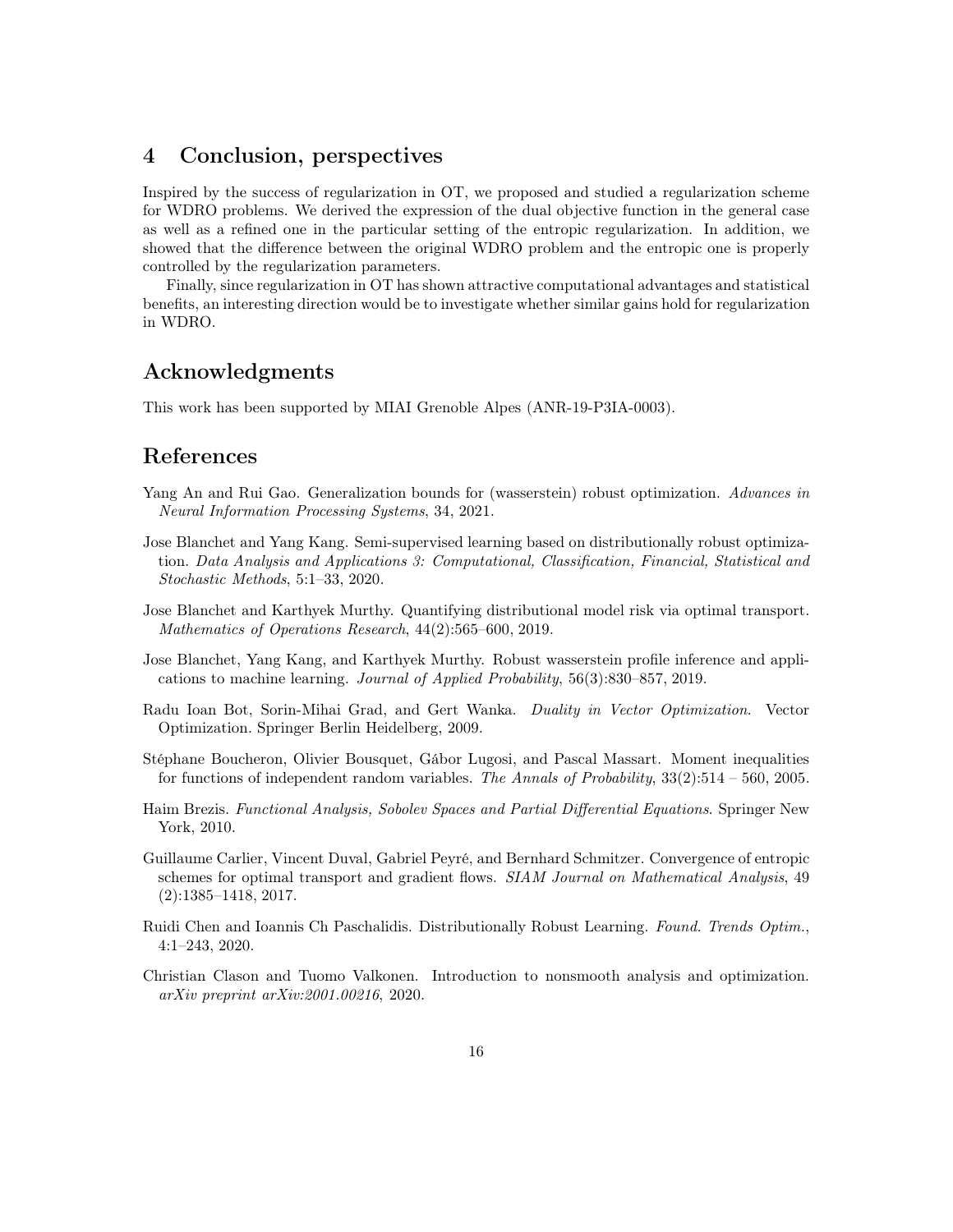- <span id="page-16-3"></span>Marco Cuturi. Sinkhorn Distances: Lightspeed Computation of Optimal Transport. In Advances in Neural Information Processing Systems, volume 26. Curran Associates, Inc., 2013.
- <span id="page-16-8"></span>Peyman Mohajerin Esfahani and Daniel Kuhn. Data-driven distributionally robust optimization using the wasserstein metric: Performance guarantees and tractable reformulations. *Mathematical* Programming, 171(1):115–166, 2018.
- <span id="page-16-14"></span>Jean Feydy, Thibault Séjourné, François-Xavier Vialard, Shun-ichi Amari, Alain Trouvé, and Gabriel Peyré. Interpolating between optimal transport and mmd using sinkhorn divergences. In The 22nd International Conference on Artificial Intelligence and Statistics. PMLR, 2019.
- <span id="page-16-11"></span>Rui Gao and Anton J Kleywegt. Distributionally robust stochastic optimization with wasserstein distance. arXiv preprint arXiv:1604.02199, 2016.
- <span id="page-16-5"></span>Aude Genevay, Marco Cuturi, Gabriel Peyré, and Francis Bach. Stochastic Optimization for Largescale Optimal Transport. In Thirtieth Annual Conference on Neural Information Processing System, NIPS, 2016.
- <span id="page-16-6"></span>Aude Genevay, Lénaic Chizat, Francis Bach, Marco Cuturi, and Gabriel Peyré. Sample complexity of sinkhorn divergences. In 22nd International Conference on Artificial Intelligence and Statistics, pages 1574–1583. PMLR, 2019.
- <span id="page-16-4"></span>Daniel Kuhn, Peyman Mohajerin Esfahani, Viet Anh Nguyen, and Soroosh Shafieezadeh-Abadeh. Wasserstein distributionally robust optimization: Theory and applications in machine learning. In Operations Research & Management Science in the Age of Analytics. INFORMS, 2019.
- <span id="page-16-15"></span>Se Yoon Lee. Gibbs sampler and coordinate ascent variational inference: A set-theoretical review. Communications in Statistics - Theory and Methods, 0(0):1–21, 2021.
- <span id="page-16-2"></span>Quentin Merigot and Boris Thibert. Optimal transport: discretization and algorithms. In Handbook of Numerical Analysis, volume 22, pages 133–212. Elsevier, 2021.
- <span id="page-16-7"></span>François-Pierre Paty and Marco Cuturi. Regularized optimal transport is ground cost adversarial. In International Conference on Machine Learning, pages 7532–7542. PMLR, 2020.
- <span id="page-16-12"></span>Juan Peypouquet. Convex Optimization in Normed Spaces: Theory, Methods and Examples. SpringerBriefs in Optimization. Springer International Publishing, 2015.
- <span id="page-16-1"></span>Gabriel Peyré, Marco Cuturi, et al. Computational optimal transport: With applications to data science. Foundations and Trends $\mathcal{R}$  in Machine Learning, 11(5-6):355–607, 2019.
- <span id="page-16-13"></span>R. Tyrrell Rockafellar and Roger J.-B. Wets. Variational Analysis. Grundlehren Der Mathematischen Wissenschaften. Springer-Verlag, 1998.
- <span id="page-16-10"></span>Walter Rudin. Real and Complex Analysis. McGraw-Hill, 1987.
- <span id="page-16-0"></span>Filippo Santambrogio. Optimal Transport for Applied Mathematicians, volume 87 of Progress in Nonlinear Differential Equations and Their Applications. Springer International Publishing, 2015.
- <span id="page-16-9"></span>Soroosh Shafieezadeh-Abadeh, Daniel Kuhn, and Peyman Mohajerin Esfahani. Regularization via Mass Transportation. Journal of Machine Learning Research, 20:1–68, 2019.